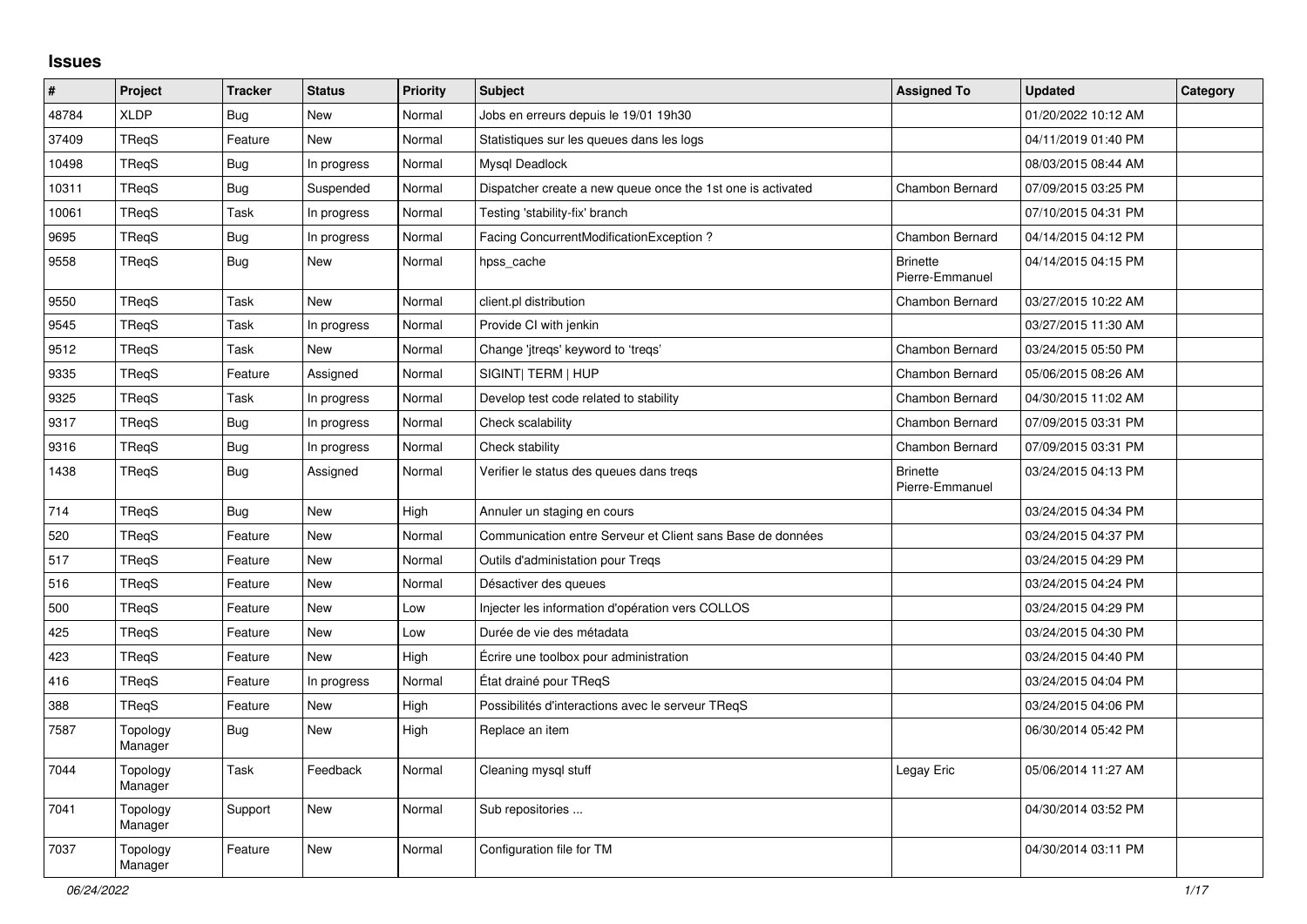| $\sharp$ | Project             | <b>Tracker</b> | <b>Status</b> | <b>Priority</b> | <b>Subject</b>                                                      | <b>Assigned To</b> | <b>Updated</b>      | Category |
|----------|---------------------|----------------|---------------|-----------------|---------------------------------------------------------------------|--------------------|---------------------|----------|
| 5757     | Topology<br>Manager | Feature        | New           | Low             | Topology manager- error detection in mezzanine                      |                    | 01/07/2014 01:29 PM |          |
| 5729     | Topology<br>Manager | Feature        | New           | Low             | Title in firefox                                                    |                    | 01/03/2014 06:58 PM |          |
| 5726     | Topology<br>Manager | Feature        | New           | Normal          | Display                                                             |                    | 01/06/2014 09:21 AM |          |
| 5725     | Topology<br>Manager | Feature        | Assigned      | High            | propagation of OFF status to the GTS tree                           | Ralet Damian       | 01/10/2014 05:25 PM |          |
| 8995     | SphereLib           | <b>Bug</b>     | New           | High            | python2.7-config                                                    |                    | 01/28/2015 04:21 PM |          |
| 1003     | SphereLib           | <b>Bug</b>     | New           | Normal          | ps detection                                                        |                    | 10/15/2010 01:51 PM |          |
| 959      | SphereLib           | Feature        | New           | Low             | intégrer ginp                                                       |                    | 10/06/2010 11:30 AM |          |
| 938      | SphereLib           | <b>Bug</b>     | New           | Low             | Construction icosahedron                                            |                    | 09/29/2010 11:32 AM |          |
| 890      | SphereLib           | Feature        | New           | Low             | spline with order != 3                                              |                    | 09/06/2010 03:08 PM |          |
| 767      | SphereLib           | Task           | New           | Normal          | Mise au propre des include de la lib                                |                    | 06/16/2010 11:36 AM |          |
| 755      | SphereLib           | Feature        | New           | Normal          | Parallélisation de cat2mask                                         |                    | 06/14/2010 04:34 PM |          |
| 754      | SphereLib           | Feature        | New           | Normal          | Parallélisation de la routine apodize_mask                          |                    | 06/14/2010 04:33 PM |          |
| 742      | SphereLib           | Task           | New           | Normal          | Import des binaires fits                                            | Le Jeune Maude     | 06/09/2010 07:24 PM |          |
| 3673     | Smurf               | <b>Bug</b>     | Feedback      | Low             | gestion des options de smupdate                                     | Wernli Fabien      | 02/04/2013 11:13 AM |          |
| 1561     | Smurf               | <b>Bug</b>     | New           | Normal          | Smurf::RRD does not support "base"                                  |                    | 04/13/2011 05:00 PM |          |
| 432      | Smurf               | <b>Bug</b>     | New           | High            | creation de fichiers vides                                          |                    | 04/23/2021 11:44 AM |          |
| 202      | Smurf               | Feature        | New           | Low             | Smurf::DB::Getopt add fping to smelect                              |                    | 10/21/2009 04:46 PM |          |
| 5590     | <b>SIMGRID</b>      | Support        | Assigned      | Normal          | Create msg_storage_management group in DOXYGEN ?!                   | Veyre Pierre       | 11/29/2013 10:20 AM |          |
| 5267     | <b>SIMGRID</b>      | Task           | Assigned      | Normal          | IO Bench script                                                     |                    | 10/07/2013 12:08 AM |          |
| 5238     | <b>SIMGRID</b>      | Task           | Assigned      | Normal          | Change type parameter for storage_get_size functions                | Veyre Pierre       | 10/04/2013 10:03 AM |          |
| 5237     | <b>SIMGRID</b>      | Task           | Assigned      | Normal          | Update ChangeLog before release                                     | Veyre Pierre       | 10/03/2013 10:48 PM |          |
| 5217     | <b>SIMGRID</b>      | Task           | Assigned      | Normal          | Modify msg_file_t implementation                                    | Veyre Pierre       | 10/03/2013 03:45 PM |          |
| 5213     | <b>SIMGRID</b>      | Task           | Assigned      | Normal          | SIMDAG_storage                                                      | Veyre Pierre       | 10/03/2013 11:49 AM |          |
| 5212     | <b>SIMGRID</b>      | Task           | Assigned      | Normal          | Produce an example for MSG_storage covering all new functionalities | Veyre Pierre       | 11/29/2013 02:54 PM |          |
| 5211     | <b>SIMGRID</b>      | Task           | Assigned      | Normal          | MSG STORAGE functions documentation                                 | Veyre Pierre       | 10/03/2013 11:46 AM |          |
| 5210     | <b>SIMGRID</b>      | Task           | Assigned      | Normal          | Implement Lua bindings for MSG_STORAGE functions                    | Veyre Pierre       | 10/03/2013 11:45 AM |          |
| 5209     | <b>SIMGRID</b>      | Task           | Assigned      | Normal          | Java bindings for MSG_STORAGE                                       | Veyre Pierre       | 10/03/2013 11:44 AM |          |
| 5208     | <b>SIMGRID</b>      | Task           | Assigned      | Normal          | Function prototypes                                                 | Veyre Pierre       | 10/03/2013 11:42 AM |          |
| 351      | RIsngCons           | Bug            | New           | Urgent          | Refresh only on action                                              | Puel Mattieu       | 04/08/2016 04:07 PM |          |
| 187      | RIsngCons           | Feature        | New           | Low             | Abort limit/delete/ack                                              | Puel Mattieu       | 10/07/2009 01:08 PM |          |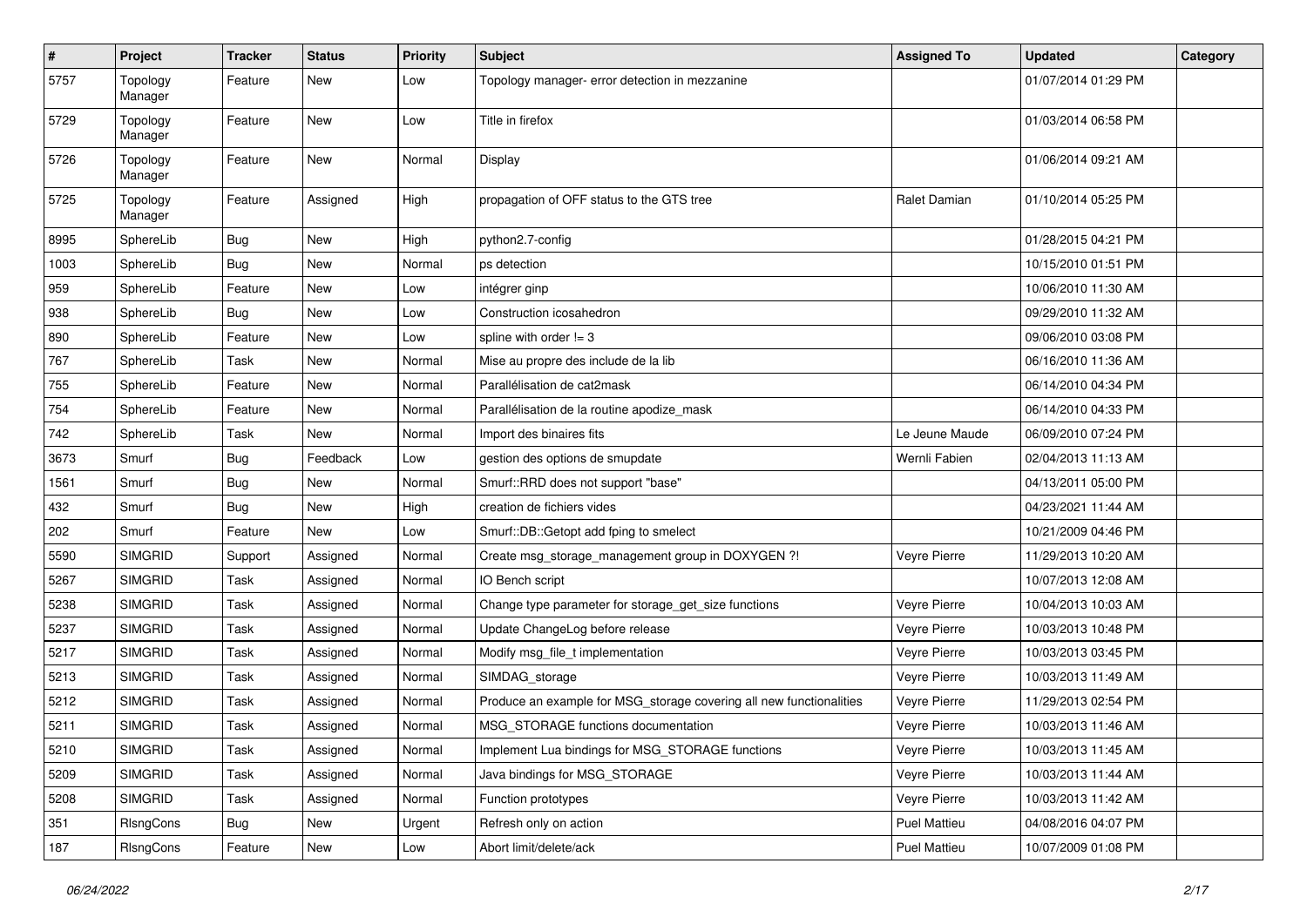| $\sharp$ | Project            | <b>Tracker</b> | <b>Status</b> | <b>Priority</b> | <b>Subject</b>                                                                           | <b>Assigned To</b>  | <b>Updated</b>      | Category |
|----------|--------------------|----------------|---------------|-----------------|------------------------------------------------------------------------------------------|---------------------|---------------------|----------|
| 186      | RIsngCons          | Feature        | New           | Normal          | Flood limit                                                                              | <b>Puel Mattieu</b> | 10/07/2009 01:07 PM |          |
| 93       | RIsngCons          | Feature        | New           | Low             | Touche pour forcer le renouvellement de cache                                            |                     | 03/31/2009 10:16 AM |          |
| 87       | RIsngCons          | Feature        | New           | Low             | Limiter la taille du cache                                                               |                     | 03/30/2009 03:32 PM |          |
| 86       | RIsngCons          | Feature        | New           | Low             | Tris dynamiques                                                                          |                     | 03/30/2009 03:31 PM |          |
| 5202     | <b>RENOIR chat</b> | Task           | New           | Low             | Calibrating with style: Gaia self-calibration                                            | Zoubian Julien      | 10/03/2013 04:57 AM |          |
| 5201     | <b>RENOIR</b> chat | Task           | New           | Low             | Julia: a fast dynamic language for technical computing                                   | Zoubian Julien      | 10/03/2013 02:40 AM |          |
| 5200     | RENOIR chat        | Task           | New           | Low             | Topcat version 4                                                                         | Zoubian Julien      | 10/03/2013 01:09 AM |          |
| 5199     | <b>RENOIR chat</b> | Task           | New           | Low             | lpython notebook                                                                         | Zoubian Julien      | 10/03/2013 12:59 AM |          |
| 5198     | <b>RENOIR</b> chat | Task           | New           | Low             | Laboratory for visual learning (LVL)                                                     | Zoubian Julien      | 10/03/2013 12:56 AM |          |
| 4788     | <b>RENOIR</b> chat | Task           | New           | Low             | Nemo3 / SuperNemo experiments                                                            |                     | 07/09/2013 06:26 PM |          |
| 49994    | <b>PyROS</b>       | Task           | In progress   | Normal          | SP export (list & 1)                                                                     | Koralewski Alexis   | 03/29/2022 09:17 AM |          |
| 49890    | PyROS              | Task           | New           | Normal          | Global Start & Stop (safe)                                                               |                     | 03/16/2022 04:52 PM |          |
| 49889    | PyROS              | Task           | New           | Normal          | Backup                                                                                   |                     | 03/16/2022 04:49 PM |          |
| 49888    | PyROS              | Task           | New           | Normal          | Firewall                                                                                 |                     | 03/16/2022 04:48 PM |          |
| 49887    | PyROS              | Task           | New           | Normal          | Hardware                                                                                 |                     | 03/16/2022 04:47 PM |          |
| 49886    | PyROS              | Task           | New           | Normal          | System watch (Nagios, )                                                                  |                     | 03/16/2022 04:47 PM |          |
| 49885    | PyROS              | Task           | New           | Normal          | Network                                                                                  |                     | 03/16/2022 04:46 PM |          |
| 49878    | PyROS              | Task           | New           | Normal          | SF02-SCP integration - Lancement auto de l'agent de gestion du SP<br>lifecycle           |                     | 03/16/2022 10:37 AM |          |
| 49876    | PyROS              | Task           | New           | Normal          | Guitastro integration                                                                    |                     | 03/16/2022 07:28 AM |          |
| 49875    | PyROS              | Task           | New           | Normal          | (classic) Installation Guitastro & dependencies                                          |                     | 03/16/2022 07:27 AM |          |
| 49874    | PyROS              | Task           | New           | Normal          | (docker) Installation Guitastro & dependencies                                           |                     | 03/16/2022 07:26 AM |          |
| 49872    | PyROS              | Task           | New           | Normal          | Restauration de la config par défaut                                                     |                     | 03/15/2022 11:10 PM |          |
| 49871    | PyROS              | Task           | New           | Normal          | Config par défaut (à définir)                                                            |                     | 03/15/2022 11:11 PM |          |
| 49870    | PyROS              | Task           | New           | Normal          | Config générale : logo, pagination, couleurs, options générales, options<br>par feature, |                     | 03/15/2022 11:11 PM |          |
| 49546    | PyROS              | Task           | In progress   | Normal          | Documentation (pyros_api)                                                                | Koralewski Alexis   | 02/24/2022 02:33 PM |          |
| 49545    | PyROS              | Task           | In progress   | Normal          | Script development (pyros_api)                                                           | Koralewski Alexis   | 02/24/2022 02:33 PM |          |
| 49543    | PyROS              | Task           | New           | Normal          | Users View (list & 1)                                                                    |                     | 02/23/2022 06:06 PM |          |
| 49541    | <b>PyROS</b>       | Task           | New           | Normal          | API REST (scripting du website via script pyros api.py)                                  | Koralewski Alexis   | 03/15/2022 11:26 PM |          |
| 49478    | PyROS              | Task           | New           | Normal          | Test                                                                                     | Koralewski Alexis   | 02/22/2022 12:25 PM |          |
| 49272    | PyROS              | Task           | In progress   | Normal          | Tooltips                                                                                 | Koralewski Alexis   | 02/17/2022 01:59 PM |          |
| 49262    | PyROS              | Task           | In progress   | Normal          | Sequence Validation                                                                      |                     | 02/03/2022 02:50 PM |          |
| 49258    | PyROS              | Task           | In progress   | Normal          | from IMPORT (upload) Seq (from yaml file)                                                | Koralewski Alexis   | 02/23/2022 12:02 PM |          |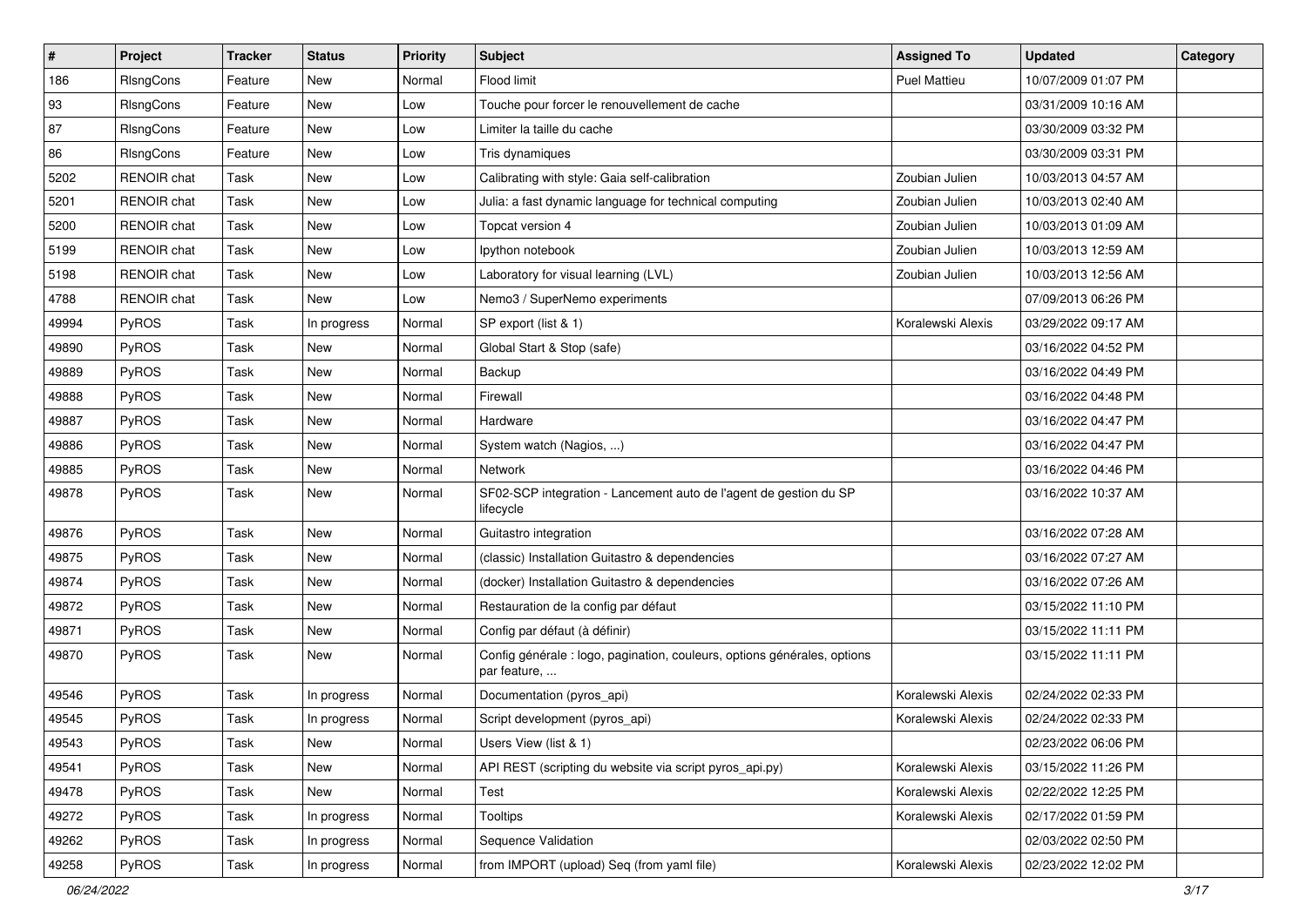| #     | Project      | <b>Tracker</b> | <b>Status</b> | <b>Priority</b> | <b>Subject</b>                                                                                                                        | <b>Assigned To</b> | <b>Updated</b>      | Category |
|-------|--------------|----------------|---------------|-----------------|---------------------------------------------------------------------------------------------------------------------------------------|--------------------|---------------------|----------|
| 49253 | <b>PyROS</b> | Task           | New           | Normal          | READ 1 & list                                                                                                                         |                    | 02/21/2022 03:21 PM |          |
| 49252 | PyROS        | Task           | <b>New</b>    | Normal          | <b>WEB FORM</b>                                                                                                                       |                    | 02/17/2022 01:59 PM |          |
| 49251 | <b>PyROS</b> | Task           | New           | Normal          | Test                                                                                                                                  | Koralewski Alexis  | 02/22/2022 02:59 PM |          |
| 49250 | PyROS        | Task           | New           | Normal          | <b>CREATE/UPDATE Sequence</b>                                                                                                         |                    | 02/23/2022 12:02 PM |          |
| 49249 | <b>PyROS</b> | Task           | In progress   | Normal          | General Menu for this feature                                                                                                         |                    | 02/03/2022 09:39 AM |          |
| 49247 | PyROS        | Task           | New           | Normal          | State diagram (doc)                                                                                                                   |                    | 02/03/2022 09:34 AM |          |
| 49246 | PyROS        | Task           | New           | Normal          | Sequence Lifecycle (status)                                                                                                           |                    | 02/03/2022 09:34 AM |          |
| 49228 | <b>PyROS</b> | Task           | In progress   | Normal          | Correction de l'orientation de l'image (est à gauche, nord en haut)                                                                   | Klotz Alain        | 02/02/2022 02:56 PM |          |
| 49227 | PyROS        | Task           | New           | Normal          | Corrections cosmétiques (de pixels)                                                                                                   | Klotz Alain        | 02/02/2022 02:19 PM |          |
| 49226 | <b>PyROS</b> | Task           | In progress   | Normal          | Correction de l'image par le flat                                                                                                     | Klotz Alain        | 02/02/2022 02:56 PM |          |
| 49225 | <b>PyROS</b> | Task           | In progress   | Normal          | Correction de l'image par le dark (+ bias)                                                                                            | Klotz Alain        | 02/02/2022 02:56 PM |          |
| 49224 | PyROS        | Task           | <b>New</b>    | Normal          | Choisir le bias, le flat, et le dark (en fn des metadata)                                                                             | Klotz Alain        | 02/02/2022 02:19 PM |          |
| 49223 | PyROS        | Task           | In progress   | Normal          | Groupes                                                                                                                               | Klotz Alain        | 02/02/2022 02:38 PM |          |
| 49222 | PyROS        | Task           | In progress   | Normal          | Traitement d'un groupe d'images : début et fin de groupe                                                                              | Klotz Alain        | 02/02/2022 02:38 PM |          |
| 49221 | PyROS        | Task           | In progress   | Normal          | Recup metadata de l'image (dans la BD)                                                                                                | Klotz Alain        | 02/02/2022 02:38 PM |          |
| 49220 | <b>PyROS</b> | Task           | In progress   | Normal          | Récup en-tête                                                                                                                         | Klotz Alain        | 02/02/2022 02:38 PM |          |
| 49219 | PyROS        | Task           | In progress   | Normal          | Nouvelle image                                                                                                                        | Klotz Alain        | 02/02/2022 02:38 PM |          |
| 49218 | <b>PyROS</b> | Task           | In progress   | Normal          | Détection des nouvelles images produites (système asynchrone sur<br>l'acquisition)                                                    | Klotz Alain        | 02/02/2022 02:38 PM |          |
| 49217 | PyROS        | Task           | <b>New</b>    | Normal          | 5 - (L2) Critères de qualité d'image (+ json QUAL)                                                                                    | Klotz Alain        | 02/02/2022 02:37 PM |          |
| 49216 | <b>PyROS</b> | Task           | New           | Normal          | 4 - (L1c) - Combinaison d'images                                                                                                      | Klotz Alain        | 02/02/2022 02:36 PM |          |
| 49215 | PyROS        | Task           | In progress   | Normal          | 3 - (L1b) - Reconnaissance du champ (lien entre pixels et coord célestes)<br>(+ json CATA)                                            | Klotz Alain        | 02/02/2022 02:36 PM |          |
| 49214 | PyROS        | Task           | In progress   | Normal          | 2 - (L1a) - Pré-traitement de chaque image (dans l'ordre) (fits RAW => fits<br>CAL)                                                   | Klotz Alain        | 02/02/2022 02:42 PM |          |
| 49213 | <b>PyROS</b> | Task           | In progress   | Normal          | 1 - (L0) - Récupération et organisation des images L0 (RAW fits)                                                                      | Klotz Alain        | 02/02/2022 02:42 PM |          |
| 49210 | PyROS        | Task           | New           | Normal          | <b>CONFIGURATION GENERALE</b>                                                                                                         |                    | 03/15/2022 11:11 PM |          |
| 49162 | PyROS        | Task           | New           | Normal          | Check sequence validity                                                                                                               | Klotz Alain        | 02/03/2022 10:23 AM |          |
| 49157 | PyROS        | Task           | New           | Normal          | Super Super Agent qui surveille l'ensemble des super agents sur chaque<br>noeud (?)                                                   |                    | 01/31/2022 12:12 PM |          |
| 49156 | PyROS        | Task           | New           | Normal          | Super Agent qui démarre et stoppe les autres agents, et surveille leur<br>bonne santé (les relance si besoin) => sur chaque noeud (?) |                    | 01/31/2022 12:12 PM |          |
| 49155 | PyROS        | Task           | New           | Normal          | Architecture décentralisée en plusieurs noeuds (communication via BD)                                                                 |                    | 01/31/2022 12:09 PM |          |
| 49152 | PyROS        | Task           | New           | Normal          | RUN/EXEC - Start & Stop software (et Agents)                                                                                          |                    | 05/24/2022 02:55 PM |          |
| 49151 | PyROS        | Task           | New           | Normal          | Script central (pyros.py)                                                                                                             |                    | 01/31/2022 11:36 AM |          |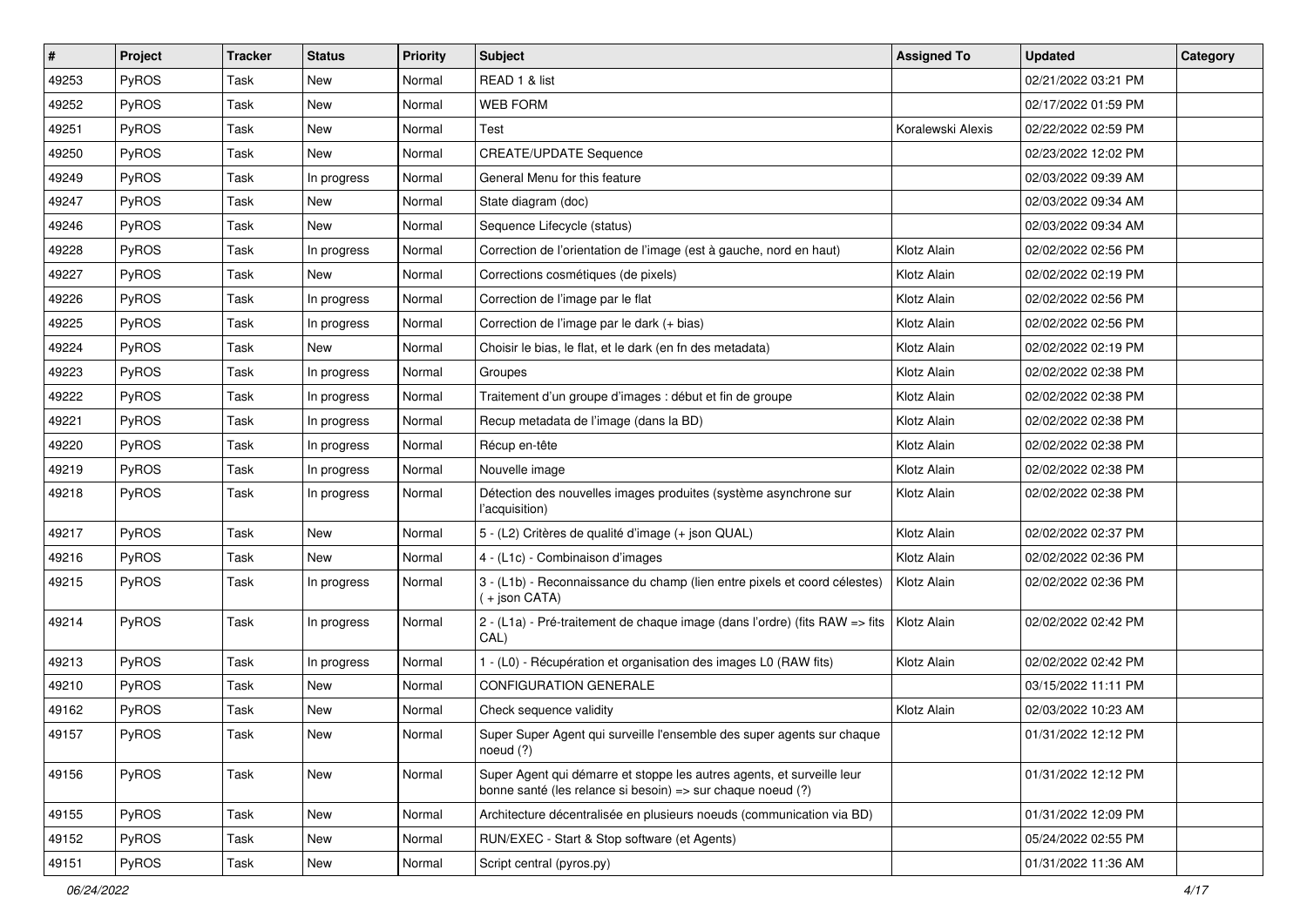| $\sharp$ | Project      | <b>Tracker</b> | <b>Status</b> | <b>Priority</b> | <b>Subject</b>                                                                                   | <b>Assigned To</b> | <b>Updated</b>      | Category |
|----------|--------------|----------------|---------------|-----------------|--------------------------------------------------------------------------------------------------|--------------------|---------------------|----------|
| 49149    | <b>PyROS</b> | Task           | New           | High            | SCRIPT RUN (PYROS/pyros.py) (uniquement pour la partie execution)                                |                    | 05/24/2022 02:55 PM |          |
| 49137    | <b>PyROS</b> | Task           | <b>New</b>    | Normal          | Integration Guitastro lib                                                                        | Klotz Alain        | 02/02/2022 03:27 PM |          |
| 49136    | <b>PyROS</b> | Task           | New           | Normal          | GF04-SECU - Logging integration                                                                  |                    | 01/29/2022 12:54 AM |          |
| 49135    | <b>PyROS</b> | Task           | New           | Normal          | SF15-SST integration                                                                             |                    | 01/29/2022 12:48 AM |          |
| 49134    | <b>PyROS</b> | Task           | New           | Normal          | SF14-OBC integration                                                                             |                    | 01/29/2022 12:52 AM |          |
| 49133    | <b>PyROS</b> | Task           | New           | Normal          | SF13-IAF integration                                                                             |                    | 01/29/2022 12:47 AM |          |
| 49132    | <b>PyROS</b> | Task           | New           | Normal          | SF12-IAN integration                                                                             |                    | 01/29/2022 12:48 AM |          |
| 49131    | <b>PyROS</b> | Task           | New           | Normal          | SF11-IPC integration                                                                             |                    | 01/29/2022 12:46 AM |          |
| 49130    | <b>PyROS</b> | Task           | New           | Normal          | SF10-CAL integration                                                                             |                    | 01/29/2022 12:46 AM |          |
| 49129    | <b>PyROS</b> | Task           | New           | Normal          | SF09-CMC integration                                                                             |                    | 01/29/2022 12:46 AM |          |
| 49128    | <b>PyROS</b> | Task           | New           | Normal          | SF08-EXE integration                                                                             |                    | 01/29/2022 12:45 AM |          |
| 49127    | <b>PyROS</b> | Task           | New           | Normal          | SF07-PLN integration                                                                             |                    | 01/29/2022 12:45 AM |          |
| 49126    | <b>PyROS</b> | Task           | New           | Normal          | SF06-ALR integration                                                                             |                    | 01/29/2022 12:45 AM |          |
| 49125    | PyROS        | Task           | New           | Normal          | SF05-SEQ integration                                                                             |                    | 03/15/2022 11:03 PM |          |
| 49124    | <b>PyROS</b> | Task           | New           | Normal          | SF04-SPV integration                                                                             |                    | 01/29/2022 12:44 AM |          |
| 49123    | PyROS        | Task           | New           | Normal          | SF03-ENV integration                                                                             |                    | 01/29/2022 12:50 AM |          |
| 49122    | <b>PyROS</b> | Task           | New           | Normal          | SF02-SCP integration                                                                             |                    | 01/29/2022 12:50 AM |          |
| 49121    | <b>PyROS</b> | Task           | New           | Normal          | SF01-USR integration                                                                             |                    | 01/29/2022 12:50 AM |          |
| 49120    | <b>PyROS</b> | Task           | <b>New</b>    | Normal          | General Design (structure, design, responsive, CSS)                                              |                    | 01/29/2022 12:50 AM |          |
| 48307    | PyROS        | Task           | New           | Normal          | Send, Receive, and Process Commands (Agent <=> Agent)                                            |                    | 12/14/2021 02:57 PM |          |
| 48290    | <b>PyROS</b> | Task           | New           | Normal          | Auto mode                                                                                        |                    | 12/14/2021 12:35 PM |          |
| 48289    | <b>PyROS</b> | Task           | New           | Normal          | Entity (AgentDevice class)                                                                       |                    | 12/14/2021 12:32 PM |          |
| 48288    | PyROS        | Task           | <b>New</b>    | Normal          | Entity (DeviceController class)                                                                  |                    | 12/14/2021 12:31 PM |          |
| 48287    | <b>PyROS</b> | Task           | New           | Normal          | cRuD (only Read & Delete) - View (& Kill) currently running Agents                               |                    | 12/14/2021 12:26 PM |          |
| 48286    | <b>PyROS</b> | Task           | New           | Normal          | Lancement auto et gestion des éventuels AgentDevices associés                                    |                    | 12/14/2021 12:22 PM |          |
| 48285    | <b>PyROS</b> | Task           | New           | Normal          | Lancement auto et gestion du DeviceController associé                                            |                    | 12/14/2021 12:22 PM |          |
| 48284    | <b>PyROS</b> | Task           | New           | Normal          | Lancement auto et gestion des Components associés (qui sont aussi des<br>DeviceController)       |                    | 12/14/2021 12:20 PM |          |
| 48280    | <b>PyROS</b> | Task           | New           | Normal          | Agent dérivé de l'Agent général (ex: AgentA, AgentB, AgentC, ou AgentM<br>pour le envmonitoring) |                    | 12/14/2021 03:00 PM |          |
| 48279    | PyROS        | Task           | New           | Normal          | General LOGGING (fichiers texte, écran en mode debug)                                            |                    | 03/16/2022 04:45 PM |          |
| 48278    | <b>PyROS</b> | Task           | New           | High            | AGENT général (dont dépendent tous les agents et AgentDevices)                                   |                    | 01/29/2022 01:05 AM |          |
| 48276    | PyROS        | Task           | New           | Normal          | Scripts d'installation docker                                                                    |                    | 12/14/2021 11:44 AM |          |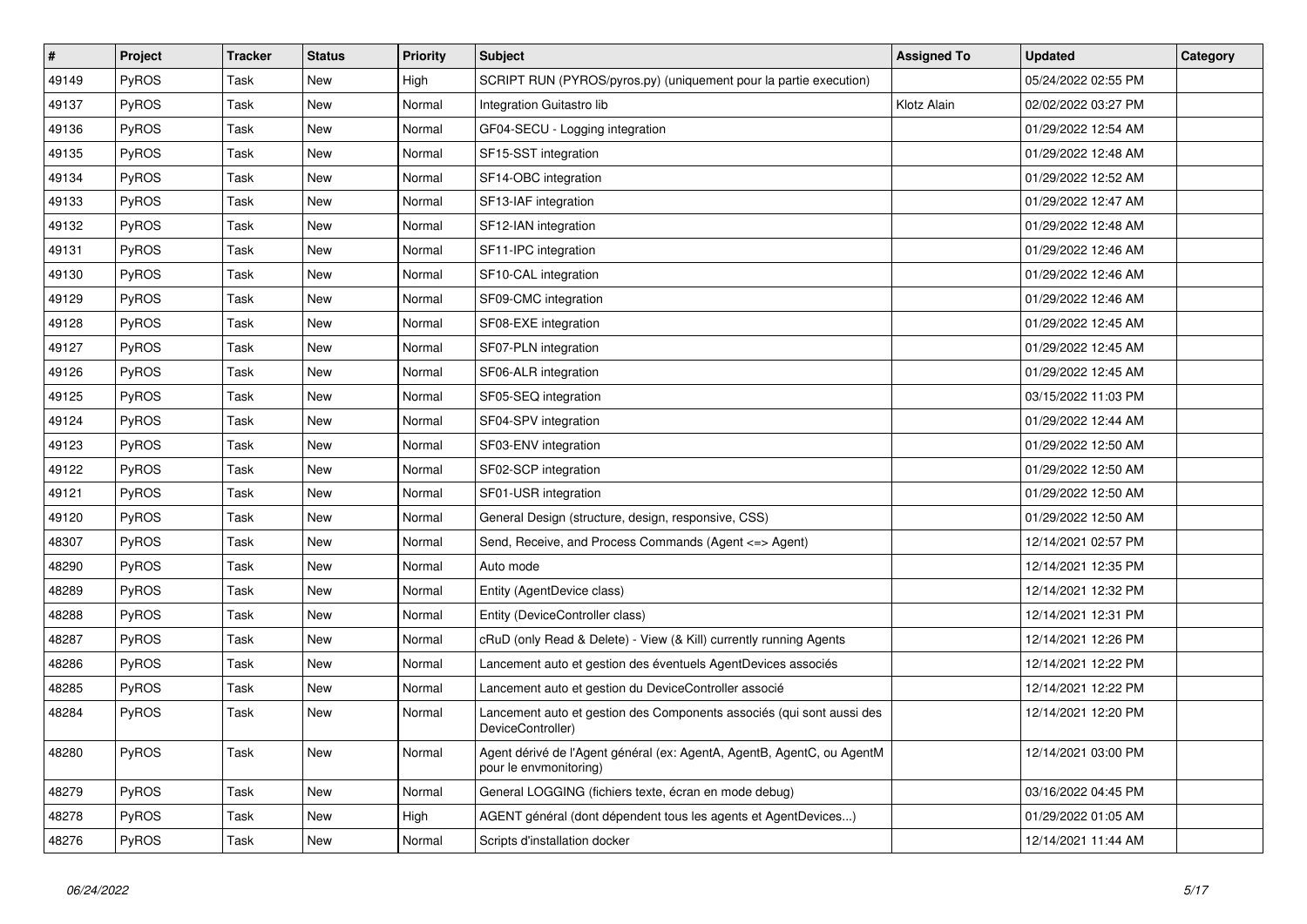| #     | Project      | <b>Tracker</b> | <b>Status</b> | <b>Priority</b> | <b>Subject</b>                                                                         | <b>Assigned To</b> | <b>Updated</b>      | Category |
|-------|--------------|----------------|---------------|-----------------|----------------------------------------------------------------------------------------|--------------------|---------------------|----------|
| 48275 | <b>PyROS</b> | Task           | New           | Normal          | version PROD TNC Nouvelle Calédonie - instance docker de production<br>sur site final  |                    | 12/14/2021 11:42 AM |          |
| 48274 | <b>PyROS</b> | Task           | New           | Normal          | version TEST TNC France - instance docker de test en France                            |                    | 12/14/2021 11:42 AM |          |
| 48273 | <b>PyROS</b> | Task           | New           | Normal          | version DEV guitalens - instance docker sur serveur guitalens                          |                    | 12/14/2021 11:46 AM |          |
| 48271 | <b>PyROS</b> | Task           | New           | High            | CLASSIC installation (with venv)                                                       |                    | 03/16/2022 07:27 AM |          |
| 48270 | <b>PyROS</b> | Task           | New           | Normal          | SCRIPT INSTALL/UPDATE (PYROS/pyros.py) (uniquement pour la partie<br>install & update) |                    | 02/23/2022 05:57 PM |          |
| 48259 | <b>PyROS</b> | Task           | In progress   | Normal          | EXPORT (Download) as a text file (YAML)                                                | Koralewski Alexis  | 02/23/2022 10:45 AM |          |
| 48250 | <b>PyROS</b> | Task           | In progress   | Normal          | <b>DELETE</b>                                                                          | Koralewski Alexis  | 02/21/2022 03:38 PM |          |
| 47447 | PyROS        | Task           | New           | Normal          | (F05) ACTIONS (CRUD), VIEWS, and AUTHORIZATIONS                                        |                    | 02/23/2022 10:45 AM |          |
| 47446 | <b>PyROS</b> | Task           | New           | Normal          | <b>DOSSIER SSI</b>                                                                     |                    | 10/11/2021 11:32 AM |          |
| 47445 | <b>PyROS</b> | Task           | New           | Normal          | CAHIER DE RECETTE (NC)                                                                 |                    | 10/11/2021 11:31 AM |          |
| 47444 | <b>PyROS</b> | Task           | New           | Normal          | MANUELS UTILISATION, INSTALLATION, ET MAINTENANCE                                      |                    | 10/11/2021 11:31 AM |          |
| 47443 | <b>PyROS</b> | Task           | New           | Normal          | RAPPORT DES TESTS & VALIDATIONS (application du plan de test)                          |                    | 10/11/2021 11:31 AM |          |
| 47442 | <b>PyROS</b> | Task           | New           | Normal          | PLAN DE TESTS ET DE VALIDATIONS                                                        |                    | 10/11/2021 11:33 AM |          |
| 47441 | <b>PyROS</b> | Task           | New           | Normal          | DOSSIER DE DÉFINITION                                                                  |                    | 10/11/2021 11:32 AM |          |
| 47440 | <b>PyROS</b> | Task           | New           | Normal          | <b>LIVRABLES</b>                                                                       |                    | 10/11/2021 11:29 AM |          |
| 47439 | <b>PyROS</b> | Task           | New           | Normal          | PA et PK CNES                                                                          |                    | 01/31/2022 11:29 AM |          |
| 47438 | <b>PyROS</b> | Task           | New           | Normal          | PK5 (2023-06) - Doc LIVRABLES (et Présentations)                                       |                    | 10/11/2021 11:26 AM |          |
| 47437 | <b>PyROS</b> | Task           | New           | Normal          | PA4.1 (2023-05) - Présentations et Rapport Avancement                                  |                    | 10/11/2021 11:25 AM |          |
| 47436 | <b>PyROS</b> | Task           | New           | Normal          | PK4 (2023-02) - Doc LIVRABLES (et Présentations)                                       |                    | 10/11/2021 11:23 AM |          |
| 47435 | <b>PyROS</b> | Task           | New           | Normal          | PA3.2 (2023-02) - Présentations et Rapport Avancement                                  |                    | 10/11/2021 11:22 AM |          |
| 47433 | <b>PyROS</b> | Task           | New           | Normal          | PA3.1 (2023-01) - Présentations et Rapport Avancement                                  |                    | 10/11/2021 11:22 AM |          |
| 47432 | <b>PyROS</b> | Task           | New           | Normal          | PK3 (2023-01) - Doc LIVRABLES (et Présentations)                                       |                    | 10/11/2021 11:20 AM |          |
| 47431 | PyROS        | Task           | New           | Normal          | PA2.2 (2022-10) - Présentations et Rapport Avancement                                  |                    | 10/11/2021 11:19 AM |          |
| 47430 | <b>PyROS</b> | Task           | New           | Normal          | PA2.1 (2022-08) - Présentations et Rapport Avancement                                  |                    | 10/11/2021 11:18 AM |          |
| 47428 | <b>PyROS</b> | Task           | New           | Normal          | PK2 (2022-06) - Présentations + RA + Doc LIVRABLES                                     |                    | 01/31/2022 11:34 AM |          |
| 47419 | PyROS        | Task           | New           | Normal          | F16 FUNCTIONAL Tests                                                                   |                    | 10/11/2021 10:11 AM |          |
| 47418 | PyROS        | Task           | New           | Normal          | F15 FUNCTIONAL Tests                                                                   |                    | 10/11/2021 10:11 AM |          |
| 47416 | PyROS        | Task           | New           | Normal          | F13 FUNCTIONAL Tests                                                                   |                    | 10/11/2021 10:11 AM |          |
| 47415 | PyROS        | Task           | New           | Normal          | F12 FUNCTIONAL Tests                                                                   |                    | 10/11/2021 10:11 AM |          |
| 47414 | <b>PyROS</b> | Task           | New           | Normal          | F11 FUNCTIONAL Tests                                                                   |                    | 10/11/2021 10:10 AM |          |
| 47413 | <b>PyROS</b> | Task           | New           | Normal          | F10 FUNCTIONAL Tests                                                                   |                    | 10/11/2021 10:10 AM |          |
| 47412 | PyROS        | Task           | In progress   | Normal          | F09 Tests                                                                              |                    | 10/12/2021 03:01 PM |          |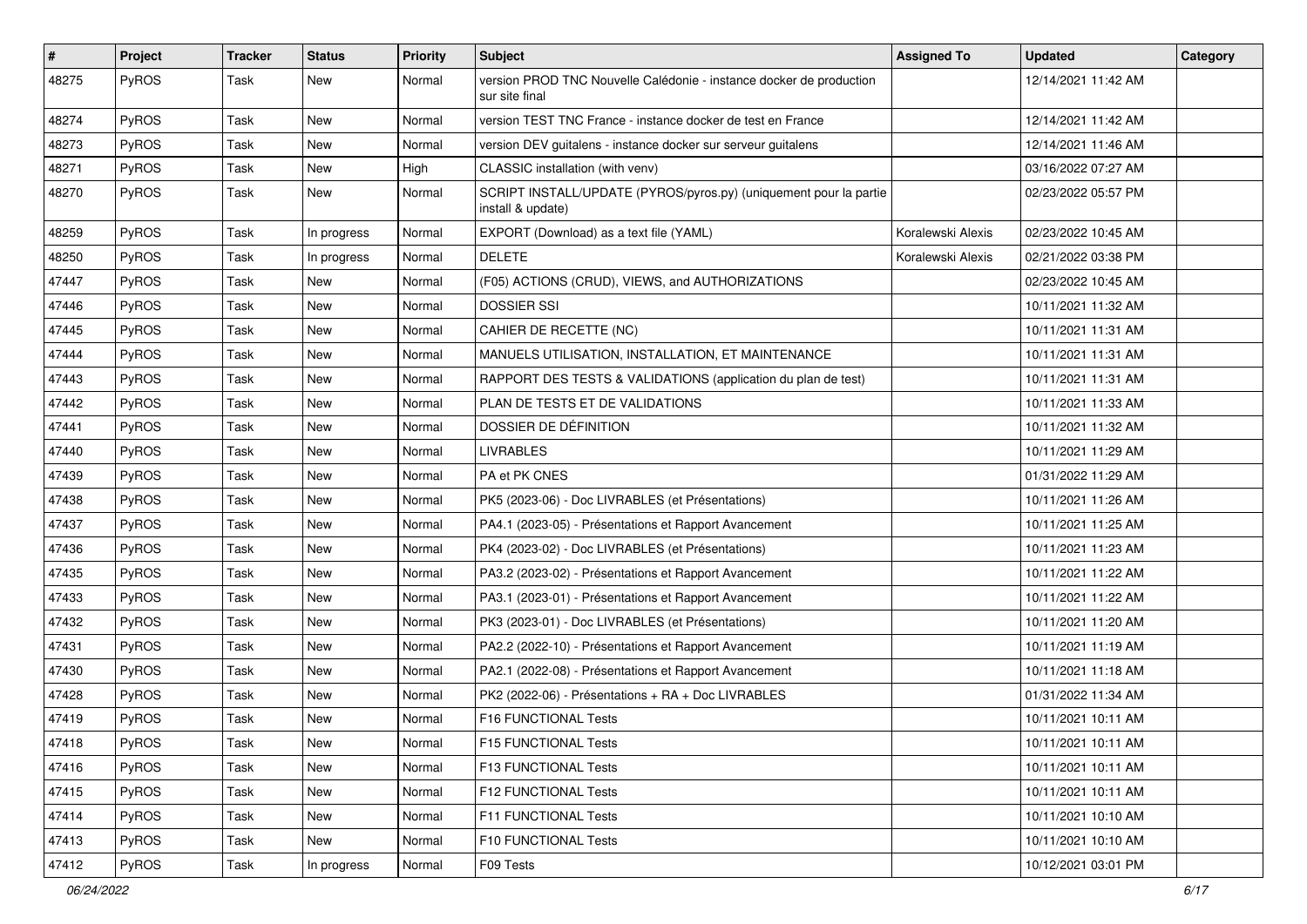| $\vert$ # | Project      | <b>Tracker</b> | <b>Status</b> | <b>Priority</b> | <b>Subject</b>                                                                              | <b>Assigned To</b> | <b>Updated</b>      | Category |
|-----------|--------------|----------------|---------------|-----------------|---------------------------------------------------------------------------------------------|--------------------|---------------------|----------|
| 47411     | PyROS        | Task           | New           | Normal          | <b>F08 FUNCTIONAL Tests</b>                                                                 |                    | 10/11/2021 10:10 AM |          |
| 47410     | PyROS        | Task           | <b>New</b>    | Normal          | F07 FUNCTIONAL Tests                                                                        |                    | 10/11/2021 10:10 AM |          |
| 47409     | <b>PyROS</b> | Task           | New           | Normal          | <b>F06 FUNCTIONAL Tests</b>                                                                 |                    | 10/11/2021 10:10 AM |          |
| 47408     | PyROS        | Task           | In progress   | Normal          | F05 Tests                                                                                   |                    | 10/12/2021 03:00 PM |          |
| 47407     | PyROS        | Task           | In progress   | Normal          | F04 Tests                                                                                   |                    | 10/12/2021 03:00 PM |          |
| 47406     | PyROS        | Task           | In progress   | Normal          | F03 Tests                                                                                   |                    | 10/12/2021 03:00 PM |          |
| 47405     | PyROS        | Task           | In progress   | Normal          | F02 Tests                                                                                   |                    | 10/12/2021 02:59 PM |          |
| 47403     | PyROS        | Task           | New           | Normal          | HIGH LEVEL FUNCTION TESTS - Transversal functionalities TESTs<br>involving several features |                    | 10/11/2021 10:08 AM |          |
| 47402     | PyROS        | Task           | <b>New</b>    | Normal          | INTEGRATION TESTS - FEATURES integration tests with each other                              |                    | 10/11/2021 10:07 AM |          |
| 47401     | PyROS        | Task           | New           | Normal          | FUNCTIONAL TESTS - Each FEATURE functional tests                                            |                    | 10/11/2021 11:42 AM |          |
| 47393     | PyROS        | Task           | <b>New</b>    | Normal          | Device Config file (cf F14)                                                                 |                    | 12/14/2021 12:33 PM |          |
| 47392     | PyROS        | Task           | New           | Normal          | Device Commands Grammar (Generic & Native)                                                  |                    | 12/14/2021 12:32 PM |          |
| 47391     | PyROS        | Task           | New           | Normal          | Device Simulator (DeviceSimulator)                                                          |                    | 12/14/2021 12:32 PM |          |
| 47390     | PyROS        | Task           | <b>New</b>    | Normal          | Device Agent (AgentDevice) (de type Agent)                                                  |                    | 12/14/2021 12:32 PM |          |
| 47389     | PyROS        | Task           | New           | Normal          | Device Controller (DeviceController)                                                        |                    | 12/14/2021 12:29 PM |          |
| 47388     | PyROS        | Task           | <b>New</b>    | High            | (F14) ENTITIES - definition & implementation - CONFIG FILES                                 |                    | 01/29/2022 01:25 AM |          |
| 47387     | PyROS        | Task           | <b>New</b>    | Normal          | (F14) CRUD config                                                                           |                    | 01/29/2022 01:24 AM |          |
| 47386     | PyROS        | Task           | <b>New</b>    | Normal          | (F03) Initial data (fixture)                                                                |                    | 12/15/2021 07:32 AM |          |
| 47375     | PyROS        | Task           | <b>New</b>    | Normal          | Association quota SP                                                                        |                    | 10/11/2021 10:37 AM |          |
| 47368     | PyROS        | Task           | In progress   | Normal          | <b>CRUD Scientific Theme</b>                                                                | Koralewski Alexis  | 10/11/2021 10:01 AM |          |
| 46790     | PyROS        | Task           | <b>New</b>    | Normal          | F16 - EXIGENCES satisfaites (+ tests mis à jour)                                            |                    | 09/14/2021 02:47 PM |          |
| 46789     | PyROS        | Task           | <b>New</b>    | Normal          | F15 - EXIGENCES satisfaites (+ tests mis à jour)                                            |                    | 09/14/2021 02:47 PM |          |
| 46788     | PyROS        | Task           | New           | Normal          | (F14) EXIGENCES satisfaites (+ tests mis à jour)                                            |                    | 01/29/2022 01:24 AM |          |
| 46787     | PyROS        | Task           | <b>New</b>    | Normal          | (F09) REQUIREMENTS validated (+ tests udpated)                                              |                    | 12/14/2021 12:18 PM |          |
| 46786     | PyROS        | Task           | New           | Normal          | F08 - EXIGENCES satisfaites (+ tests mis à jour)                                            |                    | 09/14/2021 02:45 PM |          |
| 46785     | PyROS        | Task           | New           | Normal          | F07 - EXIGENCES satisfaites (+ tests mis à jour)                                            |                    | 09/14/2021 02:44 PM |          |
| 46783     | PyROS        | Task           | New           | Normal          | F04 - EXIGENCES satisfaites (+ tests mis à jour)                                            |                    | 09/14/2021 02:43 PM |          |
| 46782     | PyROS        | Task           | New           | Normal          | F03 - EXIGENCES satisfaites (+ tests mis à jour)                                            |                    | 09/14/2021 02:43 PM |          |
| 46781     | PyROS        | Task           | New           | Normal          | (F02) EXIGENCES satisfaites (+ tests mis à jour)                                            |                    | 01/29/2022 01:27 AM |          |
| 46780     | PyROS        | Task           | New           | Normal          | (F01) EXIGENCES satisfaites (+ tests mis à jour)                                            |                    | 10/08/2021 06:01 PM |          |
| 45818     | PyROS        | Task           | New           | Normal          | (F14) TESTS to validate this feature                                                        |                    | 08/09/2021 10:43 AM |          |
| 45816     | PyROS        | Task           | New           | Normal          | SP Delete                                                                                   |                    | 10/28/2021 08:35 AM |          |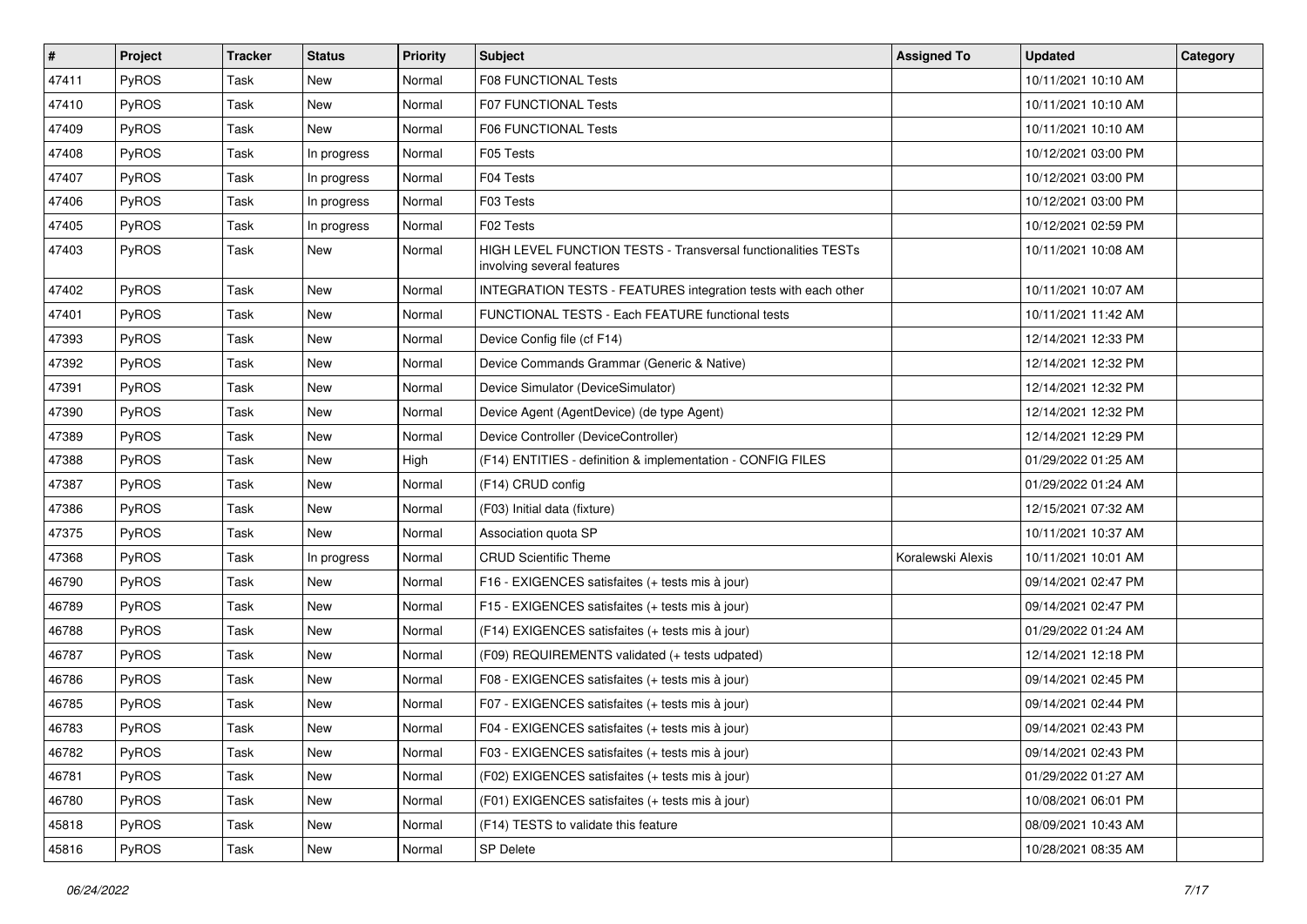| $\vert$ # | Project      | <b>Tracker</b> | <b>Status</b> | <b>Priority</b> | <b>Subject</b>                                                                       | <b>Assigned To</b>     | <b>Updated</b>      | Category |
|-----------|--------------|----------------|---------------|-----------------|--------------------------------------------------------------------------------------|------------------------|---------------------|----------|
| 45815     | PyROS        | Task           | New           | Normal          | test_SCP_manage_quota                                                                |                        | 09/22/2021 04:47 PM |          |
| 45811     | PyROS        | Task           | New           | Normal          | SP update                                                                            |                        | 11/03/2021 09:16 AM |          |
| 45810     | <b>PyROS</b> | Task           | New           | Normal          | SP Read (view list and view 1)                                                       |                        | 10/27/2021 02:47 PM |          |
| 45809     | PyROS        | Task           | New           | Normal          | SP Create                                                                            |                        | 10/27/2021 08:42 AM |          |
| 45799     | PyROS        | Task           | New           | Normal          | Execute TESTS on commit/push (new script PUSH)                                       | <b>Pallier Etienne</b> | 07/19/2021 08:54 AM |          |
| 45791     | PyROS        | Task           | New           | Normal          | PA1.1 (2022-03) - Présentations et Rapport Avancement                                |                        | 10/11/2021 11:14 AM |          |
| 45790     | PyROS        | Task           | New           | Normal          | PK1 (2022-01) - Présentations + RA + Doc LIVRABLES                                   |                        | 01/31/2022 11:33 AM |          |
| 45781     | <b>PyROS</b> | Task           | In progress   | Normal          | Documentation et Présentations pour les PA et PK CNES                                |                        | 01/31/2022 11:32 AM |          |
| 45776     | PyROS        | Task           | New           | Normal          | <b>Test User Delete</b>                                                              |                        | 08/13/2021 01:46 PM |          |
| 45772     | PyROS        | Task           | New           | Normal          | Test User Read (view list and view 1)                                                |                        | 08/13/2021 01:51 PM |          |
| 45766     | PyROS        | Task           | New           | Normal          | <b>Test User Update</b>                                                              |                        | 08/13/2021 01:53 PM |          |
| 45762     | PyROS        | Task           | New           | Normal          | <b>Test User Connexion</b>                                                           |                        | 08/13/2021 01:55 PM |          |
| 45761     | PyROS        | Task           | New           | Normal          | Test User Create (registration)                                                      |                        | 08/13/2021 01:54 PM |          |
| 45756     | PyROS        | Task           | New           | Normal          | QUOTA & PRIO - Gestion du quota et de la priorité                                    |                        | 10/11/2021 10:35 AM |          |
| 45753     | PyROS        | Task           | In progress   | Normal          | Public visibility : gérer les champs publics                                         | Koralewski Alexis      | 10/07/2021 12:49 PM |          |
| 45749     | <b>PyROS</b> | Task           | In progress   | Normal          | Gérer le retrait et le retour d'un device (panne, désactiver/réactiver un<br>device) |                        | 08/09/2021 10:42 AM |          |
| 45748     | PyROS        | Task           | New           | Normal          | Définir Accesseurs (getX())                                                          |                        | 01/29/2022 01:21 AM |          |
| 45556     | PyROS        | Task           | New           | Normal          | User activation/deactivation                                                         |                        | 06/25/2021 08:18 AM |          |
| 45555     | PyROS        | Task           | In progress   | Normal          | <b>CRUD Time Periods</b>                                                             | Koralewski Alexis      | 09/07/2021 08:58 AM |          |
| 45552     | PyROS        | Task           | New           | Normal          | General configuration integration                                                    |                        | 03/15/2022 11:15 PM |          |
| 45550     | PyROS        | Task           | New           | Normal          | Users View & Export                                                                  | Koralewski Alexis      | 03/29/2022 09:14 AM |          |
| 45485     | PyROS        | Feature        | New           | High            | **** D0 - GENERAL, ADMINISTRATIVE & TECHNICAL                                        |                        | 03/16/2022 04:53 PM |          |
| 45484     | PyROS        | Feature        | New           | Normal          | **** D5 - Images management (L1-L2)                                                  |                        | 02/02/2022 02:36 PM |          |
| 45483     | PyROS        | Feature        | New           | High            | **** D4 - Images production (L0)                                                     |                        | 03/16/2022 07:28 AM |          |
| 45482     | <b>PyROS</b> | Feature        | New           | High            | **** D3 - Sequences submission & plannig                                             |                        | 02/22/2022 03:01 PM |          |
| 45481     | PyROS        | Feature        | New           | Normal          | **** D2 - Users & Programs                                                           |                        | 03/29/2022 09:17 AM |          |
| 45480     | PyROS        | Feature        | New           | High            | **** D1 - System Security & Control                                                  |                        | 05/24/2022 02:55 PM |          |
| 45452     | PyROS        | Story          | New           | Normal          | *** REQ-0XX REQUIREMENTS FROM CNES (PR)                                              |                        | 06/14/2021 01:17 PM |          |
| 45346     | PyROS        | Task           | New           | Normal          | (F10) ENTITIES - Initial data (fixture)                                              |                        | 06/03/2021 09:17 AM |          |
| 45340     | PyROS        | Task           | New           | Normal          | <b>INITIAL DATA (fixtures)</b>                                                       | Koralewski Alexis      | 12/14/2021 12:09 PM |          |
| 45337     | PyROS        | Task           | In progress   | Normal          | Description du Site (horizon + home)                                                 | Klotz Alain            | 10/11/2021 10:42 AM |          |
| 45336     | PyROS        | Task           | In progress   | Normal          | SCHEMA FILES - Fichiers schema pour valider la config                                | Koralewski Alexis      | 10/11/2021 10:43 AM |          |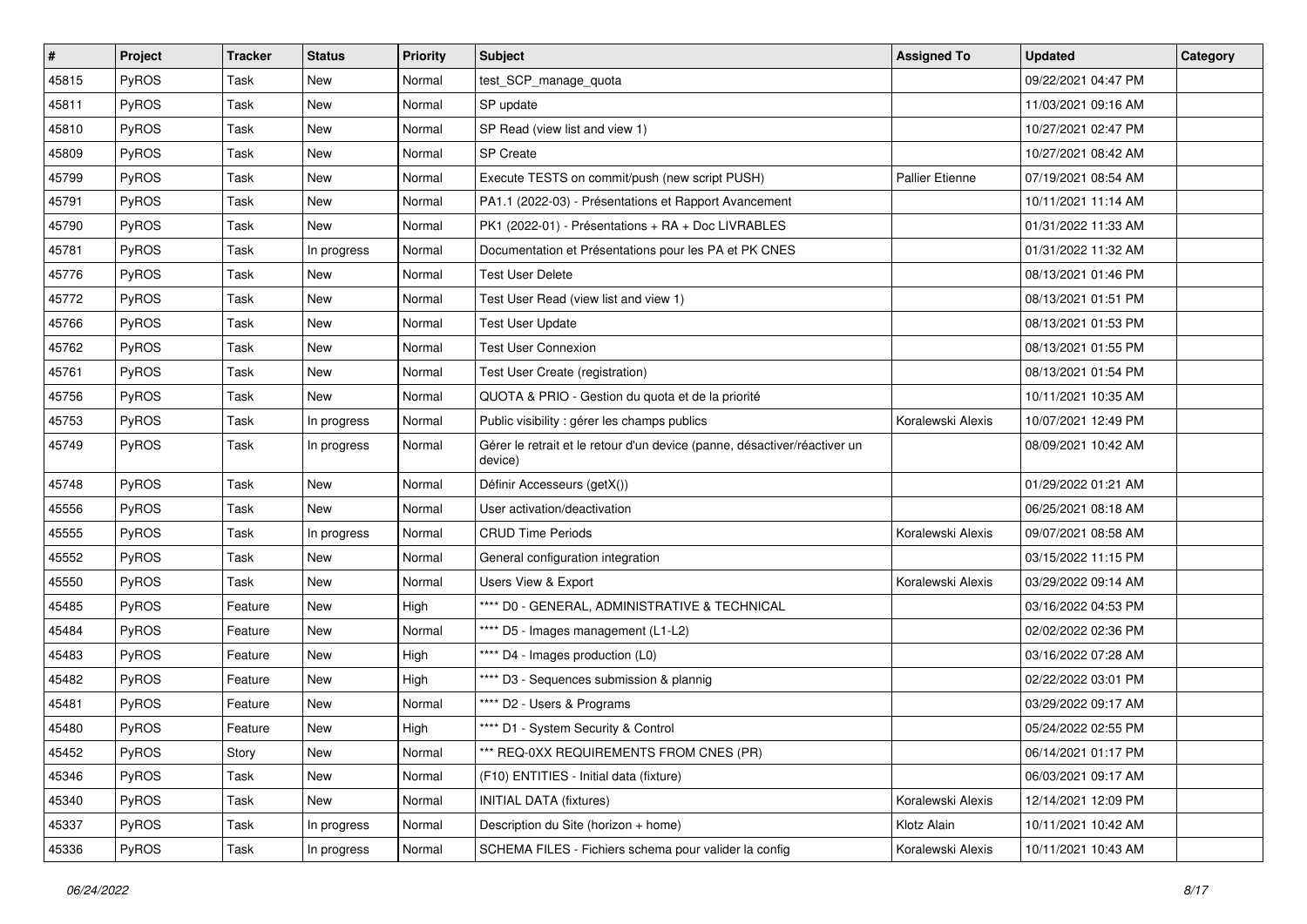| $\pmb{\#}$ | Project      | <b>Tracker</b> | <b>Status</b> | <b>Priority</b> | <b>Subject</b>                                                                                                          | <b>Assigned To</b> | <b>Updated</b>      | Category |
|------------|--------------|----------------|---------------|-----------------|-------------------------------------------------------------------------------------------------------------------------|--------------------|---------------------|----------|
| 45295      | PyROS        | Task           | <b>New</b>    | Normal          | Create DARK files (acquisition)                                                                                         |                    | 05/27/2021 11:22 AM |          |
| 45294      | PyROS        | Task           | <b>New</b>    | Normal          | Create BIAS files (acquisition)                                                                                         |                    | 05/27/2021 11:22 AM |          |
| 45293      | <b>PyROS</b> | Task           | <b>New</b>    | Normal          | Create FLAT files (acquisition)                                                                                         |                    | 05/27/2021 11:21 AM |          |
| 45292      | PyROS        | Task           | New           | Normal          | (F10) TESTS to validate this feature                                                                                    |                    | 05/27/2021 11:11 AM |          |
| 45291      | PyROS        | Task           | <b>New</b>    | Normal          | (F10) AUTHORIZATIONS for this feature (who can do what) :<br>documentation & implementation                             |                    | 06/08/2021 08:19 AM |          |
| 45290      | PyROS        | Task           | <b>New</b>    | Normal          | (F10) ENTITIES - definition & implementation                                                                            |                    | 06/03/2021 09:17 AM |          |
| 45195      | PyROS        | Story          | <b>New</b>    | Normal          | REQ-122 Page information état agent                                                                                     |                    | 05/12/2021 12:18 PM |          |
| 45194      | <b>PyROS</b> | Story          | <b>New</b>    | Normal          | REQ-121 Limiter le nombre d'essais de connexion d'un utilisateur                                                        |                    | 05/12/2021 12:17 PM |          |
| 45193      | <b>PyROS</b> | Story          | <b>New</b>    | Normal          | REQ-120 Pages web dédiées pour gérer différents besoins                                                                 |                    | 05/12/2021 12:17 PM |          |
| 45192      | <b>PyROS</b> | Story          | <b>New</b>    | Normal          | REQ-119 Analyse images : le service de traitement d'images doit être<br>interopérable (à distance, par service externe) |                    | 05/12/2021 12:17 PM |          |
| 45191      | <b>PyROS</b> | Story          | <b>New</b>    | Normal          | REQ-118 Avoir un obturateur sur les caméras (Utile pour faire les Dark)                                                 |                    | 05/12/2021 12:16 PM |          |
| 45190      | PyROS        | Story          | <b>New</b>    | Normal          | REQ-117 Calibration : génération des images de calibration en fonction<br>du temps (DBF) (Dark dépend du temps pose)    |                    | 05/12/2021 12:16 PM |          |
| 45189      | <b>PyROS</b> | Story          | <b>New</b>    | Normal          | REQ-116 Calibration astro: trouver une solution quand l'image est<br>distendue (distortion)                             |                    | 05/12/2021 12:16 PM |          |
| 45188      | <b>PyROS</b> | Story          | <b>New</b>    | Normal          | REQ-115 Calibration: traiter efficacement les fichiers de calibration DBF<br>(dark, bias, flat)                         |                    | 05/12/2021 12:15 PM |          |
| 45187      | PyROS        | Story          | <b>New</b>    | Normal          | REQ-114 Planification des séquences : Equité                                                                            |                    | 05/12/2021 12:15 PM |          |
| 45186      | PyROS        | Story          | <b>New</b>    | Normal          | REQ-113 Planification des séquences : Efficacité, efficience                                                            |                    | 05/12/2021 12:15 PM |          |
| 45185      | <b>PyROS</b> | Story          | <b>New</b>    | Normal          | REQ-112 Planification des séquences : Flexibilité                                                                       |                    | 05/12/2021 12:14 PM |          |
| 45184      | <b>PyROS</b> | Story          | <b>New</b>    | Normal          | REQ-111 Mise en sécurité automatique en cas de cyclone                                                                  |                    | 03/16/2022 04:38 PM |          |
| 45183      | <b>PyROS</b> | Story          | <b>New</b>    | Normal          | REQ-110 Arrêt et redémarrage automatique en cas de coupure électrique                                                   |                    | 03/16/2022 04:38 PM |          |
| 45182      | <b>PyROS</b> | Story          | <b>New</b>    | Normal          | REQ-109 Afficher infos utiles sur les requetes/séquences                                                                |                    | 05/12/2021 12:13 PM |          |
| 45181      | <b>PyROS</b> | Story          | <b>New</b>    | Normal          | REQ-108 Pouvoir déposer dans différents systèmes de coordonnées                                                         |                    | 02/22/2022 04:38 PM |          |
| 45180      | <b>PyROS</b> | Story          | <b>New</b>    | Normal          | REQ-107 Suivi complet d'une requête, depuis son dépot, jusqu'à son<br>exécution, en passant par sa planification        |                    | 05/12/2021 12:12 PM |          |
| 45179      | <b>PyROS</b> | Story          | <b>New</b>    | Normal          | REQ-106 Requete appartient à un SP (lié à un PI qui est lié à des users)                                                |                    | 05/12/2021 12:12 PM |          |
| 45178      | <b>PyROS</b> | Story          | <b>New</b>    | Normal          | REQ-105 Pouvoir enlever une séquence (scène) déposée pour en<br>déposer une autre                                       |                    | 05/12/2021 12:11 PM |          |
| 45177      | <b>PyROS</b> | Story          | <b>New</b>    | Normal          | REQ-104 Rôles utilisateurs (profils)                                                                                    |                    | 05/12/2021 12:11 PM |          |
| 45176      | <b>PyROS</b> | Story          | <b>New</b>    | Normal          | REQ-103 Connexion unique pour accéder à tous les services, si possible<br>via annuaire LDAP                             |                    | 05/12/2021 12:10 PM |          |
| 45175      | <b>PyROS</b> | Story          | <b>New</b>    | Normal          | REQ-102 Surveillance et sécurisation de la BD                                                                           |                    | 03/16/2022 04:38 PM |          |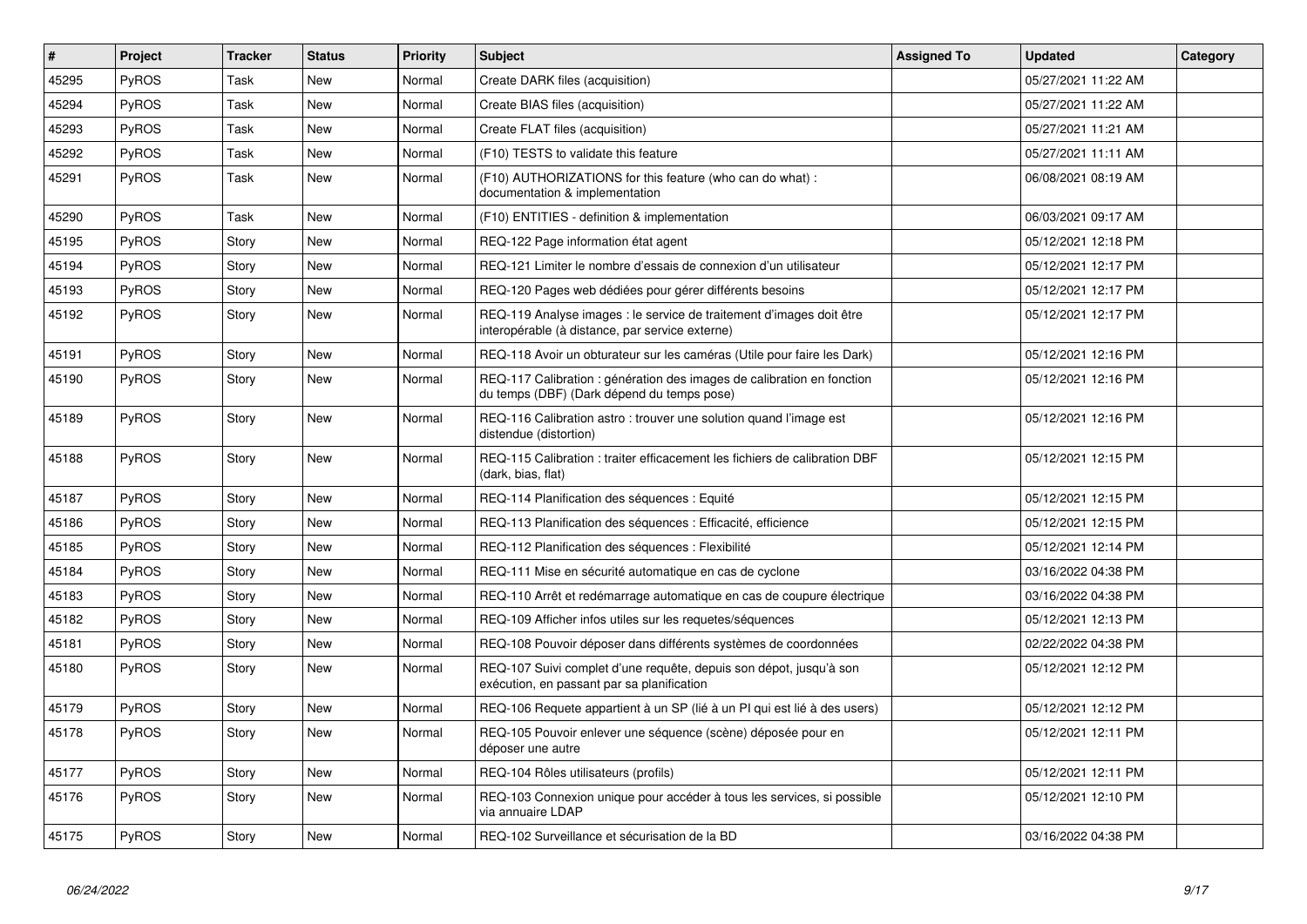| $\vert$ # | Project      | <b>Tracker</b> | <b>Status</b> | <b>Priority</b> | <b>Subject</b>                                                                    | <b>Assigned To</b> | <b>Updated</b>      | Category |
|-----------|--------------|----------------|---------------|-----------------|-----------------------------------------------------------------------------------|--------------------|---------------------|----------|
| 45174     | <b>PyROS</b> | Story          | New           | Normal          | REQ-213 Sauvegarde temporaire des images brutes pour opérations de<br>maintenance |                    | 05/12/2021 12:01 PM |          |
| 45173     | <b>PyROS</b> | Story          | New           | Normal          | REQ-212 Espace privé pour extensions et déploiement sans git                      |                    | 05/12/2021 12:00 PM |          |
| 45172     | PyROS        | Story          | New           | Normal          | REQ-211 Allsky scan                                                               |                    | 05/12/2021 11:58 AM |          |
| 45171     | PyROS        | Story          | New           | Normal          | REQ-210 Affichage contenu BD                                                      |                    | 05/12/2021 11:58 AM |          |
| 45170     | PyROS        | Story          | New           | Normal          | REQ-209 Lecture des logs                                                          |                    | 05/12/2021 11:58 AM |          |
| 45169     | PyROS        | Story          | New           | Normal          | REQ-208 Lecture et téléchargement des images                                      |                    | 05/12/2021 11:57 AM |          |
| 45168     | PyROS        | Story          | New           | Normal          | REQ-207 Rapports de synthèse, outils de monitoring                                |                    | 05/12/2021 11:57 AM |          |
| 45167     | PyROS        | Story          | New           | Normal          | REQ-206 Espace mutualisé (comme CADOR)                                            |                    | 05/12/2021 11:57 AM |          |
| 45166     | PyROS        | Story          | New           | Normal          | REQ-205 Bandeau en haut de pages pour messages d'info ou<br>avertissement         |                    | 05/12/2021 11:56 AM |          |
| 45165     | PyROS        | Story          | New           | Normal          | REQ-204 Architecture site, différents espaces selon les roles                     |                    | 05/12/2021 11:56 AM |          |
| 45164     | PyROS        | Story          | New           | Normal          | REQ-203 GUI multilingue (choix de la langue)                                      |                    | 05/12/2021 11:55 AM |          |
| 45163     | PyROS        | Story          | New           | Normal          | REQ-013 PYROS-10 ordonnancement temps réel                                        |                    | 07/01/2021 08:30 AM |          |
| 45162     | PyROS        | Story          | New           | Normal          | REQ-014 PYROS-10 priorité et quotas utilisateurs                                  |                    | 07/01/2021 08:29 AM |          |
| 45161     | PyROS        | Story          | New           | Normal          | REQ-011 PYROS-10 ordonnanceur sur chaque télescope                                |                    | 07/01/2021 08:29 AM |          |
| 45160     | PyROS        | Story          | New           | Normal          | REQ-012 PYROS-10 limiter les temps morts entre requêtes                           |                    | 05/12/2021 10:47 AM |          |
| 45159     | PyROS        | Story          | New           | Normal          | REQ-003 Interface avec les données CNRS de manière authentifiée                   |                    | 05/12/2021 10:46 AM |          |
| 45158     | <b>PyROS</b> | Story          | New           | Normal          | REQ-006 Notification de changement d'état d'une requête                           |                    | 05/12/2021 10:45 AM |          |
| 45157     | <b>PyROS</b> | Story          | New           | Normal          | REQ-002 Déclenchement des jobs sur déclenchement au lieu de<br>scrutation         |                    | 05/12/2021 11:46 AM |          |
| 45156     | PyROS        | Story          | New           | Normal          | REQ-004 POC GTRS et websocket                                                     |                    | 05/12/2021 11:45 AM |          |
| 45155     | PyROS        | Story          | New           | Normal          | REQ-001 planification de tâches récurrentes                                       |                    | 05/12/2021 10:44 AM |          |
| 45154     | <b>PyROS</b> | Story          | New           | Normal          | REQ-070 SSI_010 Spécifications techniques SSI                                     |                    | 03/16/2022 04:42 PM |          |
| 45153     | PyROS        | Story          | New           | Normal          | REQ-051 Sécurité des systèmes informatique (SSI)                                  |                    | 03/16/2022 04:44 PM |          |
| 45152     | PyROS        | Story          | New           | Normal          | REQ-068 ACCEPT 010 Plan de validation et d'essai                                  |                    | 05/12/2021 10:42 AM |          |
| 45151     | PyROS        | Story          | New           | Normal          | REQ-069 Plan de validation et d'essai                                             |                    | 05/12/2021 10:42 AM |          |
| 45150     | PyROS        | Story          | New           | Normal          | REQ-066 QUALIF_030 Exigence                                                       |                    | 05/12/2021 10:41 AM |          |
| 45149     | PyROS        | Story          | New           | Normal          | REQ-067 Qualification des exigences                                               |                    | 05/12/2021 10:41 AM |          |
| 45148     | PyROS        | Story          | New           | Normal          | REQ-063 Qualification opérationnelle                                              |                    | 05/12/2021 10:40 AM |          |
| 45147     | PyROS        | Story          | New           | Normal          | REQ-059 Qualification technique                                                   |                    | 05/12/2021 10:40 AM |          |
| 45146     | PyROS        | Story          | New           | Normal          | REQ-064 Déploiement                                                               |                    | 05/12/2021 10:39 AM |          |
| 45145     | PyROS        | Story          | New           | Normal          | REQ-062 QUALIF_020 Qualification opérationnelle                                   |                    | 05/12/2021 10:39 AM |          |
| 45144     | PyROS        | Story          | New           | Normal          | REQ-060 JUSTIF_010 Justification de la définition                                 |                    | 05/12/2021 10:38 AM |          |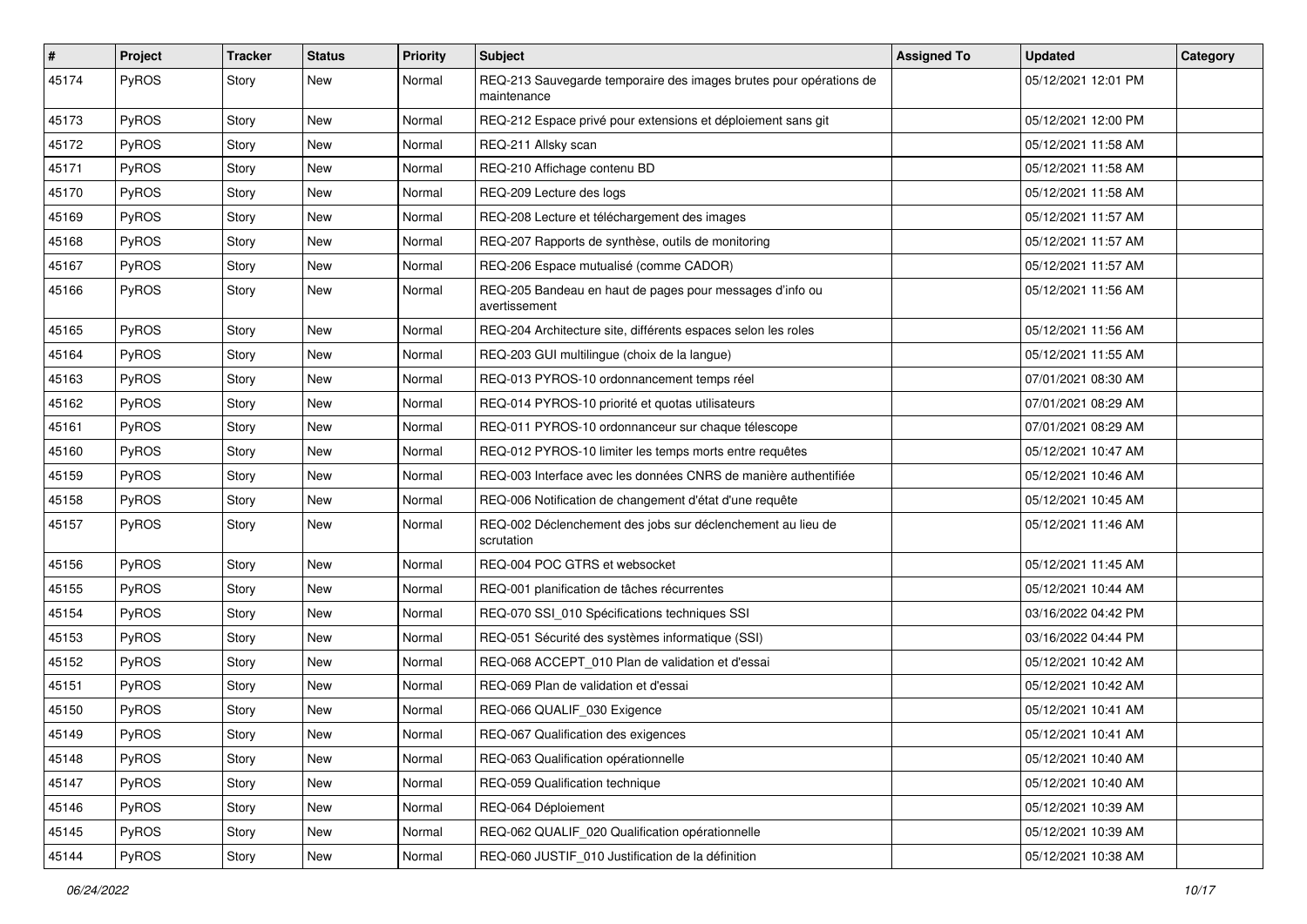| $\pmb{\#}$ | Project      | <b>Tracker</b> | <b>Status</b> | <b>Priority</b> | <b>Subject</b>                                                                          | <b>Assigned To</b> | <b>Updated</b>      | Category |
|------------|--------------|----------------|---------------|-----------------|-----------------------------------------------------------------------------------------|--------------------|---------------------|----------|
| 45143      | <b>PyROS</b> | Story          | New           | Normal          | REQ-061 Justification de la définition                                                  |                    | 05/12/2021 10:37 AM |          |
| 45142      | PyROS        | Story          | New           | Normal          | REQ-058 QUALIF_010 Qualification technique                                              |                    | 05/12/2021 10:37 AM |          |
| 45141      | <b>PyROS</b> | Story          | New           | Normal          | REQ-056 INTERFACE_010 Interfaçage avec PyROS                                            |                    | 05/12/2021 10:36 AM |          |
| 45140      | PyROS        | Story          | New           | Normal          | REQ-057 Interfaçage avec TAROT NC                                                       |                    | 05/12/2021 10:36 AM |          |
| 45139      | <b>PyROS</b> | Story          | New           | Normal          | REQ-054 Documentation et Formation                                                      |                    | 05/12/2021 10:35 AM |          |
| 45138      | PyROS        | Story          | New           | Normal          | REQ-055 ERGO 040 Documentation                                                          |                    | 05/12/2021 10:35 AM |          |
| 45137      | PyROS        | Story          | New           | Normal          | REQ-053 ERGO_030 Formation                                                              |                    | 05/12/2021 10:35 AM |          |
| 45136      | <b>PyROS</b> | Story          | New           | Normal          | REQ-052 ERGO 020 Operabilité                                                            |                    | 05/12/2021 10:34 AM |          |
| 45135      | PyROS        | Story          | New           | Normal          | REQ-050 SURETE_260 Système informatique (SSI)                                           |                    | 03/16/2022 04:42 PM |          |
| 45134      | <b>PyROS</b> | Story          | New           | Normal          | REQ-043 SURETE_180 Sécurité des personnes : lumière                                     |                    | 05/12/2021 10:33 AM |          |
| 45133      | <b>PyROS</b> | Story          | New           | Normal          | REQ-042 SURETE 170 Sécurité des personnes : système d'arrêt<br>automatique              |                    | 05/12/2021 10:33 AM |          |
| 45132      | PyROS        | Story          | New           | Normal          | REQ-031 SURETE 040 Automatisation du bâtiment                                           |                    | 05/12/2021 10:32 AM |          |
| 45131      | PyROS        | Story          | New           | Normal          | REQ-049 SURETE 250 Transfert des données                                                |                    | 03/16/2022 04:16 PM |          |
| 45130      | PyROS        | Story          | New           | Normal          | REQ-047 SURETE_240 Sauvegarde des données brutes                                        |                    | 03/16/2022 04:42 PM |          |
| 45129      | <b>PyROS</b> | Story          | New           | Normal          | REQ-046 SURETE_210 Arrêt du système en cas de condition<br>météorologiques défavorables |                    | 03/16/2022 04:42 PM |          |
| 45128      | <b>PyROS</b> | Story          | New           | Normal          | REQ-045 SECURITE_200 Système d'alerte                                                   |                    | 03/16/2022 04:42 PM |          |
| 45127      | PyROS        | Story          | New           | Normal          | REQ-044 SURETE 190 Sécurité des personnes : système d'arrêt<br>d'urgence                |                    | 05/12/2021 10:30 AM |          |
| 45126      | PyROS        | Story          | New           | Normal          | REQ-048 sauvegarde des données brutes                                                   |                    | 03/16/2022 04:43 PM |          |
| 45125      | <b>PyROS</b> | Story          | New           | Normal          | REQ-041 information sur les composants (ajout)                                          |                    | 05/12/2021 10:29 AM |          |
| 45124      | PyROS        | Story          | New           | Normal          | REQ-038 focalisation, alignement,                                                       |                    | 05/12/2021 10:29 AM |          |
| 45123      | <b>PyROS</b> | Story          | New           | Normal          | REQ-036 logiciel pour la maintenance à distance                                         |                    | 05/12/2021 10:28 AM |          |
| 45122      | PyROS        | Story          | New           | Normal          | REQ-032 automatisation du bâtiment et du télescope                                      |                    | 05/12/2021 10:27 AM |          |
| 45121      | PyROS        | Story          | New           | Normal          | REQ-009 requêtes de calibration                                                         |                    | 05/12/2021 10:54 AM |          |
| 45120      | PyROS        | Story          | New           | Normal          | REQ-017 Information sur les requêtes soumises par l'utilisateur                         |                    | 05/12/2021 10:55 AM |          |
| 45119      | PyROS        | Story          | New           | Normal          | REQ-008 requêtes SST flexibles                                                          |                    | 05/12/2021 10:54 AM |          |
| 45118      | PyROS        | Story          | New           | Normal          | REQ-016 informations sur les composants de l'observatoire                               |                    | 05/12/2021 10:55 AM |          |
| 45117      | PyROS        | Story          | New           | Normal          | REQ-019 Mise à disposition des images et mesures                                        |                    | 05/12/2021 10:55 AM |          |
| 45116      | PyROS        | Story          | New           | Normal          | REQ-039 SURETE_160 Sauvegarde des pannes                                                |                    | 05/12/2021 10:56 AM |          |
| 45115      | PyROS        | Story          | New           | Normal          | REQ-035 SURETE 130 Maintenance à distance                                               |                    | 05/12/2021 10:56 AM |          |
| 45114      | <b>PyROS</b> | Story          | New           | Normal          | REQ-021 FONC_020 Saut en déclinaison entre chaque image                                 |                    | 05/12/2021 10:15 AM |          |
| 45113      | PyROS        | Story          | New           | Normal          | REQ-024 FONC 080 Directions et trajectoires accessibles                                 |                    | 05/12/2021 10:11 AM |          |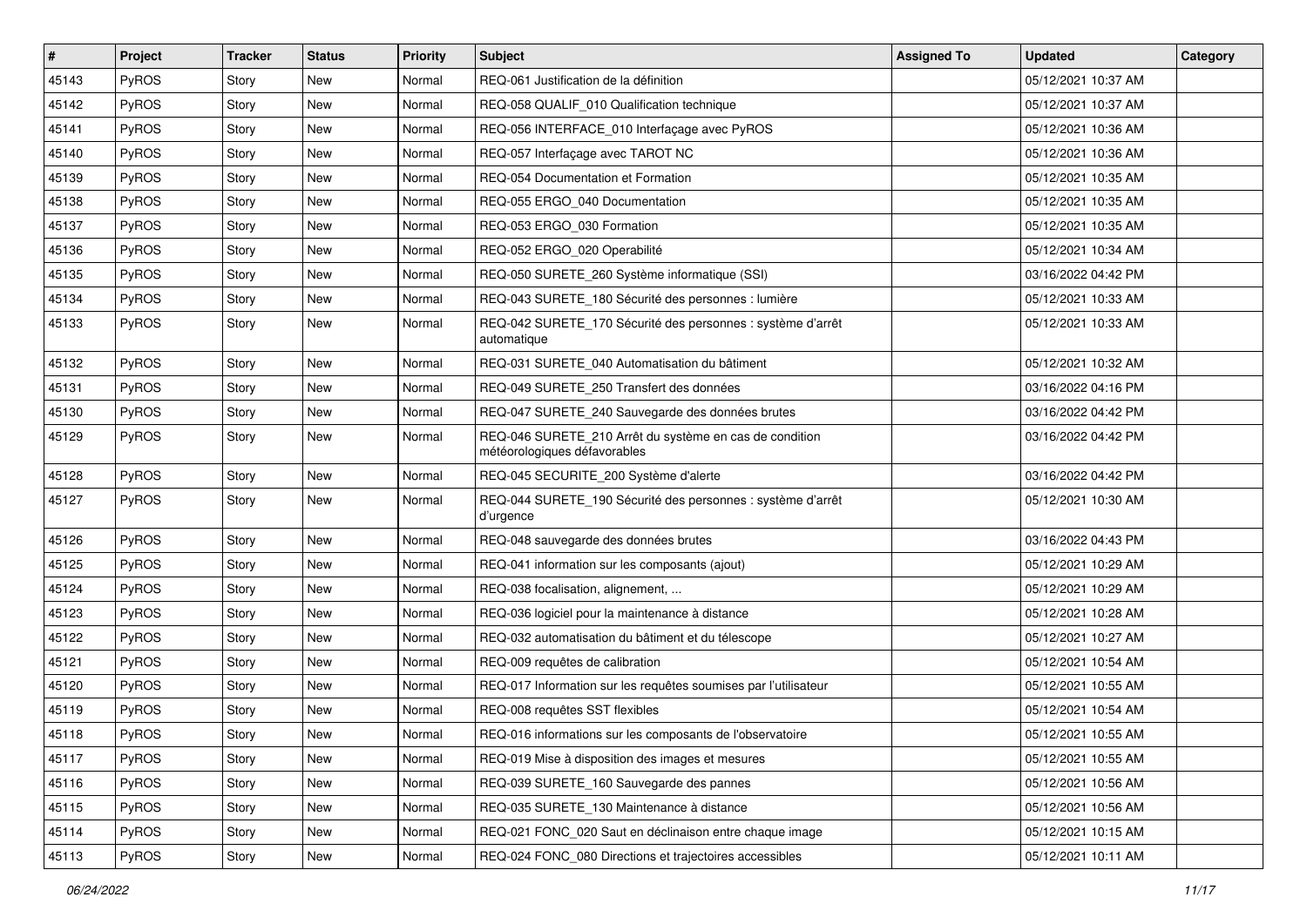| $\vert$ # | Project      | <b>Tracker</b> | <b>Status</b> | <b>Priority</b> | <b>Subject</b>                                                                                                                                       | <b>Assigned To</b>     | <b>Updated</b>      | Category |
|-----------|--------------|----------------|---------------|-----------------|------------------------------------------------------------------------------------------------------------------------------------------------------|------------------------|---------------------|----------|
| 45112     | PyROS        | Story          | New           | Normal          | REQ-023 FONC 030 Délai de reprogrammation                                                                                                            |                        | 05/12/2021 10:00 AM |          |
| 45103     | PyROS        | Story          | <b>New</b>    | Normal          | REQ-033 SURETE_050 Prise en compte de la météo                                                                                                       |                        | 03/16/2022 04:42 PM |          |
| 45102     | <b>PyROS</b> | Story          | New           | Normal          | REQ-029 Métadonnées des images                                                                                                                       |                        | 05/11/2021 04:44 PM |          |
| 45101     | PyROS        | Story          | New           | Normal          | REQ-034 SURETE_080 Coupure électrique                                                                                                                |                        | 03/16/2022 04:42 PM |          |
| 45100     | PyROS        | Story          | <b>New</b>    | Normal          | REQ-026 Plage d'angles horaires et ligne d'horizon                                                                                                   |                        | 05/11/2021 04:38 PM |          |
| 45099     | PyROS        | Story          | New           | Normal          | REQ-037 SURETE_140 Vérification du fonctionnement du télescope :<br>calibration                                                                      |                        | 05/11/2021 04:35 PM |          |
| 45098     | PyROS        | Story          | New           | Normal          | REQ-030 SURETE_30 Répartition des nuits                                                                                                              |                        | 05/11/2021 04:27 PM |          |
| 45097     | PyROS        | Story          | New           | Normal          | REQ-028 FONC_180 Métadonnées pour les poursuites LEO (optionnelle)                                                                                   |                        | 05/11/2021 04:45 PM |          |
| 45096     | PyROS        | Story          | <b>New</b>    | Normal          | REQ-027 FONC_170 Métadonnées                                                                                                                         |                        | 05/11/2021 04:44 PM |          |
| 45095     | PyROS        | Story          | New           | Normal          | REQ-018 Cloisonnement des données                                                                                                                    |                        | 05/11/2021 04:17 PM |          |
| 45051     | PyROS        | Task           | New           | Normal          | Implémenter le protocole Indi avec une classe DeviceControllerIndi                                                                                   |                        | 05/06/2021 05:05 PM |          |
| 45050     | PyROS        | Task           | In progress   | Normal          | Test caméra du TNC (FLI)                                                                                                                             | Klotz Alain            | 07/16/2021 09:34 AM |          |
| 45049     | PyROS        | Task           | New           | Normal          | <b>CAMERA FLI</b>                                                                                                                                    |                        | 07/16/2021 09:34 AM |          |
| 45048     | PyROS        | Task           | New           | Normal          | HARDWARE DEVICES definition, test, config, management                                                                                                |                        | 10/08/2021 05:51 PM |          |
| 45047     | PyROS        | Task           | New           | Normal          | Piloter le telescope en mode manuel depuis le Dashboard                                                                                              | <b>Pallier Etienne</b> | 12/14/2021 12:34 PM |          |
| 45046     | PyROS        | Task           | New           | Normal          | Manual mode                                                                                                                                          |                        | 12/14/2021 12:34 PM |          |
| 45044     | PyROS        | Task           | In progress   | Normal          | CRUD des autres entités (Institutes, Time Periods, Scientific Theme)                                                                                 | Koralewski Alexis      | 10/11/2021 10:01 AM |          |
| 45043     | PyROS        | Task           | <b>New</b>    | High            | Démo IRAP (install classique ?) + retrouver ancienne utilisation de<br>PlcConfig                                                                     | <b>Pallier Etienne</b> | 12/14/2021 12:00 PM |          |
| 45041     | PyROS        | Task           | New           | Normal          | Pouvoir télécharger zip ou faire clone depuis gitlab sans se connecter                                                                               | <b>Pallier Etienne</b> | 05/06/2021 04:05 PM |          |
| 45040     | PyROS        | Task           | New           | High            | NEW Agent v2 basé sur new config yaml (base pour F09)                                                                                                | <b>Pallier Etienne</b> | 01/29/2022 01:04 AM |          |
| 45037     | PyROS        | Task           | In progress   | Normal          | Algo description                                                                                                                                     | Klotz Alain            | 05/06/2021 02:59 PM |          |
| 45035     | PyROS        | Task           | New           | Normal          | Resilience (failure tolerance)                                                                                                                       |                        | 05/06/2021 12:58 PM |          |
| 45034     | PyROS        | Task           | New           | Normal          | Resilience (failure tolerance)                                                                                                                       |                        | 05/06/2021 12:58 PM |          |
| 45018     | PyROS        | Task           | New           | High            | Définir config pour TNC (4 channels Cam)                                                                                                             | Klotz Alain            | 10/12/2021 08:52 AM |          |
| 45017     | PyROS        | Task           | In progress   | High            | Définir config pour GUITALENS (observatoire avec plusieurs UNIT)                                                                                     | Klotz Alain            | 10/12/2021 08:52 AM |          |
| 45007     | PyROS        | Task           | In progress   | Normal          | Le système doit pouvoir démarrer et s'organiser automatiquement à partir<br>de la configuration de l'observatoire                                    | Koralewski Alexis      | 05/24/2022 02:54 PM |          |
| 45005     | PyROS        | Task           | In progress   | Normal          | CRUD - (R)EAD config                                                                                                                                 | Koralewski Alexis      | 01/29/2022 01:24 AM |          |
| 45004     | PyROS        | Task           | New           | High            | MAIN CONFIG FILE - Décrire dans un fichier texte la configuration<br>complète d'une UNIT (monture) et tous ses composants et instruments<br>associés |                        | 01/29/2022 01:25 AM |          |
| 45003     | PyROS        | Task           | New           | Normal          | Config Read & View                                                                                                                                   | Koralewski Alexis      | 08/09/2021 10:43 AM |          |
| 45000     | PyROS        | Task           | New           | High            | Generic commands grammar description & management                                                                                                    |                        | 05/06/2021 05:05 PM |          |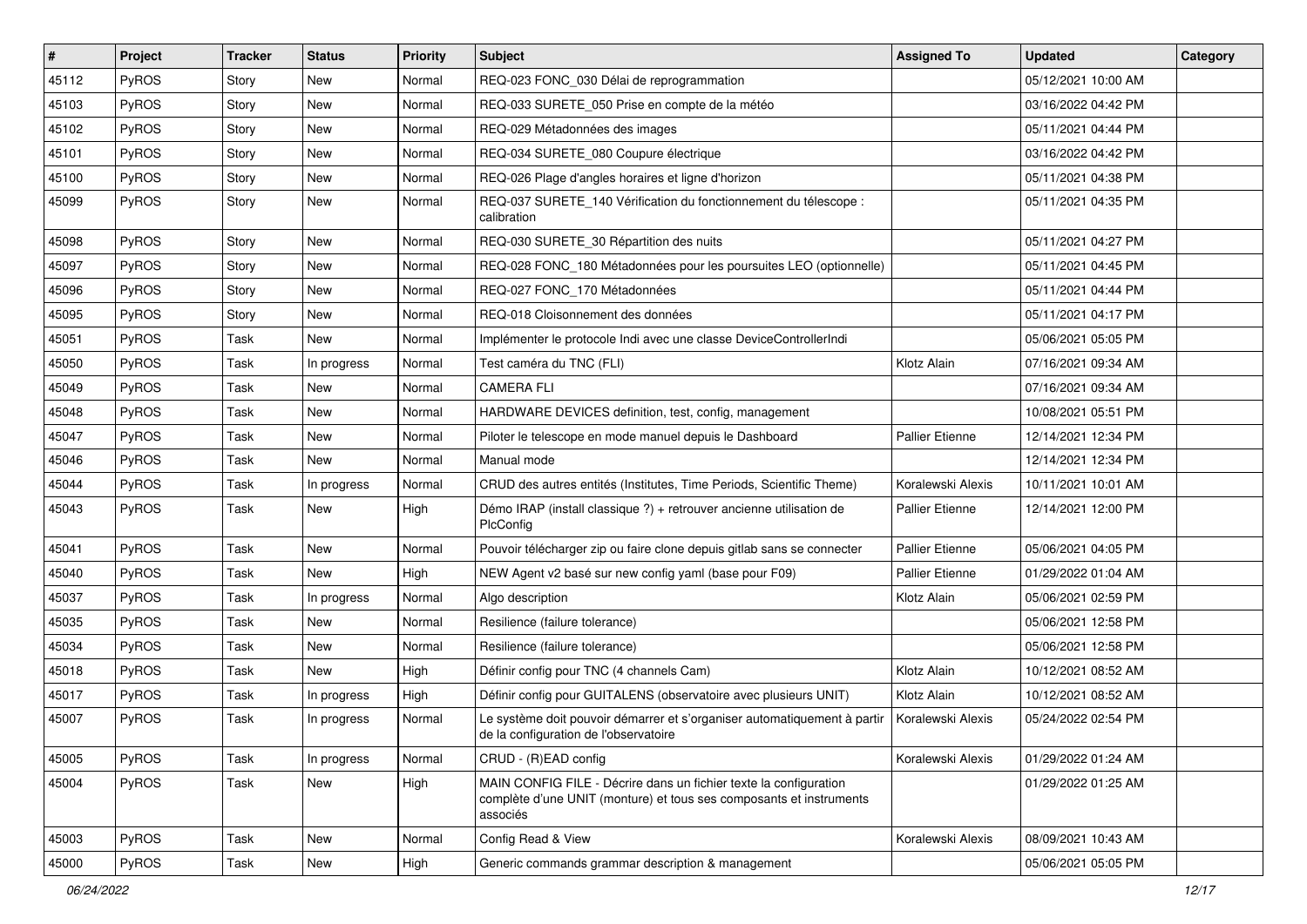| #     | Project      | <b>Tracker</b> | <b>Status</b> | Priority | <b>Subject</b>                                                                                                       | <b>Assigned To</b> | <b>Updated</b>      | Category |
|-------|--------------|----------------|---------------|----------|----------------------------------------------------------------------------------------------------------------------|--------------------|---------------------|----------|
| 44999 | PyROS        | Task           | <b>New</b>    | Normal   | Execution                                                                                                            |                    | 12/14/2021 12:35 PM |          |
| 44998 | PyROS        | Task           | <b>New</b>    | Normal   | Monitoring: Check & log continuously instrument (or telescope) status                                                |                    | 12/14/2021 12:33 PM |          |
| 44997 | PyROS        | Task           | <b>New</b>    | Normal   | Start & Stop                                                                                                         |                    | 12/14/2021 12:33 PM |          |
| 44995 | PyROS        | Task           | <b>New</b>    | Normal   | (F09) TESTS to validate this feature                                                                                 |                    | 10/08/2021 05:45 PM |          |
| 44994 | PyROS        | Task           | <b>New</b>    | Normal   | (F09) AUTHORIZATIONS for this feature (who can do what) : doc &<br>implem.                                           |                    | 12/14/2021 12:15 PM |          |
| 44993 | PyROS        | Task           | <b>New</b>    | Normal   | (F09) ENTITIES definition & implementation                                                                           |                    | 12/14/2021 12:33 PM |          |
| 44992 | PyROS        | Task           | <b>New</b>    | Normal   | Switch modes between Automatic and Manual mode                                                                       |                    | 05/04/2021 12:31 PM |          |
| 44991 | PyROS        | Task           | <b>New</b>    | Normal   | Execution                                                                                                            |                    | 05/04/2021 12:30 PM |          |
| 44990 | PyROS        | Task           | <b>New</b>    | Normal   | Monitoring: Check & log continuously Telescope and instruments status,<br>and make a general synthesis               |                    | 05/04/2021 12:30 PM |          |
| 44989 | PyROS        | Task           | <b>New</b>    | Normal   | Start & Stop                                                                                                         |                    | 05/04/2021 12:29 PM |          |
| 44988 | PyROS        | Task           | <b>New</b>    | Normal   | TESTS to validate this feature                                                                                       |                    | 05/04/2021 12:26 PM |          |
| 44987 | PyROS        | Task           | <b>New</b>    | Normal   | (F08) AUTHORIZATIONS for this feature (who can do what) :<br>documentation & implementation                          |                    | 06/08/2021 08:20 AM |          |
| 44986 | PyROS        | Task           | <b>New</b>    | Normal   | ENTITIES (& properties) to be defined                                                                                |                    | 05/04/2021 12:25 PM |          |
| 44973 | PyROS        | Task           | <b>New</b>    | Normal   | (F07) Scheduling Sequences according to priorities, quotas, observing<br>conditions, Seq parameters, Seq constraints |                    | 05/06/2021 02:59 PM |          |
| 44972 | PyROS        | Task           | <b>New</b>    | Normal   | Planning triggers - each time the context is changed                                                                 |                    | 05/03/2021 12:06 PM |          |
| 44971 | PyROS        | Task           | <b>New</b>    | Normal   | Get the list of sequences to be planned                                                                              |                    | 05/03/2021 11:43 AM |          |
| 44970 | PyROS        | Task           | <b>New</b>    | Normal   | <b>TESTS</b> to validate this feature                                                                                |                    | 05/03/2021 11:41 AM |          |
| 44969 | PyROS        | Task           | <b>New</b>    | Normal   | (F07) AUTHORIZATIONS for this feature (who can do what) :<br>documentation & implementation                          |                    | 06/08/2021 08:21 AM |          |
| 44968 | PyROS        | Task           | New           | Normal   | ENTITIES (& properties) to be defined                                                                                |                    | 05/03/2021 11:38 AM |          |
| 44947 | PyROS        | Task           | In progress   | Normal   | Sequence                                                                                                             | Koralewski Alexis  | 02/03/2022 09:35 AM |          |
| 44945 | PyROS        | Task           | <b>New</b>    | Normal   | (READ 1) Sequence detailed view                                                                                      |                    | 02/03/2022 09:45 AM |          |
| 44940 | <b>PyROS</b> | Task           | In progress   | Normal   | <b>UPDATE a Sequence</b>                                                                                             | Koralewski Alexis  | 02/22/2022 02:59 PM |          |
| 44939 | PyROS        | Task           | <b>New</b>    | Normal   | SUBMIT a Seq to planning (status => "submitted")                                                                     | Koralewski Alexis  | 02/03/2022 10:23 AM |          |
| 44932 | PyROS        | Task           | <b>New</b>    | Normal   | CREATE a Sequence (must be attached to a valid SP)                                                                   |                    | 02/23/2022 12:02 PM |          |
| 44930 | PyROS        | Task           | New           | Normal   | (F05) TESTS & REQUIREMENTS to validate this feature                                                                  | Koralewski Alexis  | 02/22/2022 03:01 PM |          |
| 44928 | PyROS        | Task           | New           | Normal   | (F05) ENTITIES definition (doc spec) & implementation (DB)                                                           | Koralewski Alexis  | 02/03/2022 10:13 AM |          |
| 44924 | PyROS        | Task           | New           | Normal   | (F04) ENTITIES - definition & implementation                                                                         |                    | 12/15/2021 07:36 AM |          |
| 44923 | PyROS        | Task           | New           | Normal   | (F04) TESTS to validate this feature                                                                                 |                    | 12/15/2021 07:36 AM |          |
| 44922 | PyROS        | Task           | New           | Normal   | (F04) AUTHORIZATIONS for this feature (who can do what) :<br>documentation & implementation                          |                    | 12/15/2021 07:37 AM |          |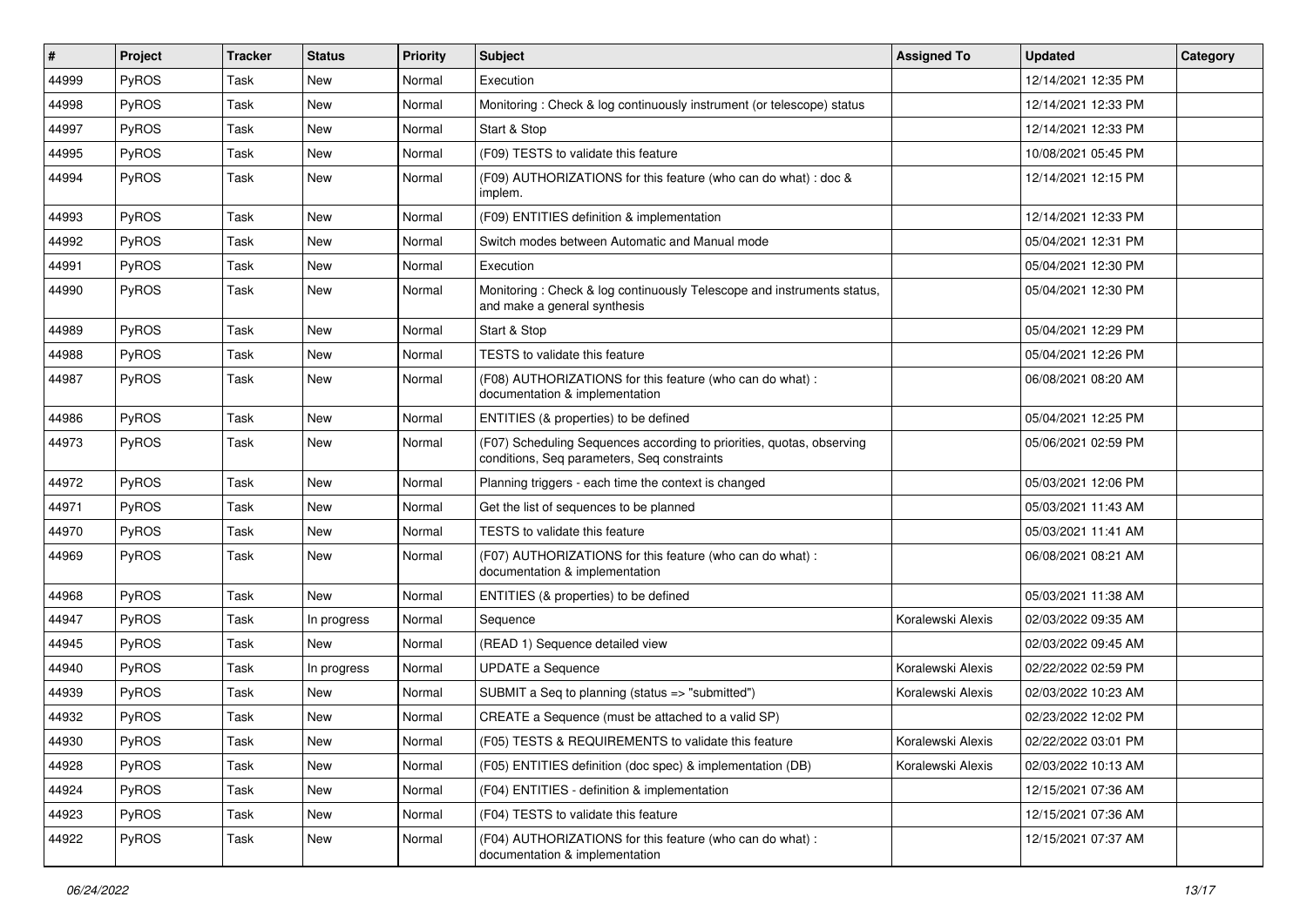| #     | Project      | <b>Tracker</b> | <b>Status</b> | <b>Priority</b> | Subject                                                                                                                                 | <b>Assigned To</b> | <b>Updated</b>      | Category |
|-------|--------------|----------------|---------------|-----------------|-----------------------------------------------------------------------------------------------------------------------------------------|--------------------|---------------------|----------|
| 44921 | PyROS        | Task           | <b>New</b>    | Normal          | Démarrage de la production des fichiers de calibration (fin de nuit)                                                                    |                    | 04/30/2021 12:43 PM |          |
| 44920 | PyROS        | Task           | <b>New</b>    | Normal          | Démarrage ou fin des observations (début/fin de nuit)                                                                                   |                    | 04/30/2021 12:43 PM |          |
| 44919 | PyROS        | Task           | <b>New</b>    | Normal          | Sauvegarder (logger) les différents changements d'état                                                                                  |                    | 12/15/2021 07:37 AM |          |
| 44918 | PyROS        | Task           | <b>New</b>    | Normal          | Optimiser : Agir sur le système en fonction des conditions d'observation<br>pour n'observer que quand la qualité du ciel est suffisante |                    | 04/30/2021 12:41 PM |          |
| 44917 | PyROS        | Task           | <b>New</b>    | Normal          | Sécuriser : Agir sur le système en fonction de l'environnement<br>(externe/interne) pour la sécurité de l'Observatoire et des personnes |                    | 04/30/2021 12:41 PM |          |
| 44916 | PyROS        | Task           | New           | Normal          | Rythmer : Agir sur le système pour lui donner un rythme en fonction du<br>temps (nuit/jour)                                             |                    | 04/30/2021 12:43 PM |          |
| 44915 | PyROS        | Task           | <b>New</b>    | Normal          | Changer le mode du système : passer en mode manuel (maintenance) ou<br>automatique                                                      |                    | 12/15/2021 07:37 AM |          |
| 44914 | PyROS        | Task           | <b>New</b>    | Normal          | (re-)Démarrer, mettre en Pause, ou Stopper tout ou partie du système                                                                    |                    | 04/30/2021 12:40 PM |          |
| 44907 | PyROS        | Task           | <b>New</b>    | Normal          | Show Weather & Observatory monitored data (in a convenient way)                                                                         |                    | 05/05/2022 09:53 AM |          |
| 44906 | <b>PyROS</b> | Task           | <b>New</b>    | Normal          | Compute and save Observing conditions                                                                                                   |                    | 12/15/2021 07:35 AM |          |
| 44904 | PyROS        | Task           | <b>New</b>    | Normal          | Compute, save, and provide higher level (useful) parameters and<br>synthesis from multiple detectors                                    |                    | 12/15/2021 07:34 AM |          |
| 44903 | PyROS        | Task           | <b>New</b>    | Normal          | Save raw data                                                                                                                           |                    | 12/15/2021 07:34 AM |          |
| 44902 | PyROS        | Task           | <b>New</b>    | Normal          | Fix raw data                                                                                                                            |                    | 12/15/2021 07:33 AM |          |
| 44901 | PyROS        | Task           | <b>New</b>    | Normal          | Get PLC mode changes (off/manu/auto) and alarms (intrusion, e_stop),<br>and save them                                                   |                    | 12/15/2021 07:33 AM |          |
| 44900 | PyROS        | Task           | New           | Normal          | Read (from PLC and sensors) INSIDE environmental data (doors,<br>lights) for human safety                                               |                    | 12/15/2021 07:33 AM |          |
| 44899 | PyROS        | Task           | <b>New</b>    | Normal          | Read (from PLC and sensors) OUTSIDE environmental data (weather)<br>for instruments security                                            |                    | 12/14/2021 04:54 PM |          |
| 44898 | <b>PyROS</b> | Task           | <b>New</b>    | Normal          | (F03) ENTITIES (& properties) to be defined                                                                                             |                    | 12/15/2021 07:32 AM |          |
| 44897 | PyROS        | Task           | <b>New</b>    | Normal          | On peut voir la fiche détaillée d'un SP                                                                                                 |                    | 06/16/2021 11:29 AM |          |
| 44896 | PyROS        | Task           | <b>New</b>    | Normal          | On peut consulter la liste des SP                                                                                                       |                    | 06/18/2021 03:17 PM |          |
| 44894 | PyROS        | Task           | <b>New</b>    | Normal          | Un Observer peut créer un nouveau Proposal (SP) pour une Période<br>spécifique future                                                   |                    | 06/16/2021 11:28 AM |          |
| 44892 | PyROS        | Task           | <b>New</b>    | Normal          | SPs view (list & 1)                                                                                                                     |                    | 03/29/2022 09:17 AM |          |
| 44891 | <b>PyROS</b> | Task           | New           | Normal          | Create/Update                                                                                                                           |                    | 09/14/2021 11:48 AM |          |
| 44890 | PyROS        | Task           | New           | Normal          | SP CRUD                                                                                                                                 |                    | 03/29/2022 09:17 AM |          |
| 44889 | PyROS        | Task           | In progress   | Normal          | SP validation WORKFLOW (lifecycle) (F02v2)                                                                                              | Koralewski Alexis  | 11/03/2021 09:19 AM |          |
| 44886 | PyROS        | Task           | New           | Normal          | (F01) ENTITIES - definition & implementation                                                                                            |                    | 10/12/2021 07:50 AM |          |
| 44884 | PyROS        | Task           | In progress   | Normal          | Time Period (Period)                                                                                                                    |                    | 10/11/2021 10:36 AM |          |
| 44882 | PyROS        | Task           | In progress   | Normal          | SP                                                                                                                                      | Koralewski Alexis  | 10/11/2021 10:34 AM |          |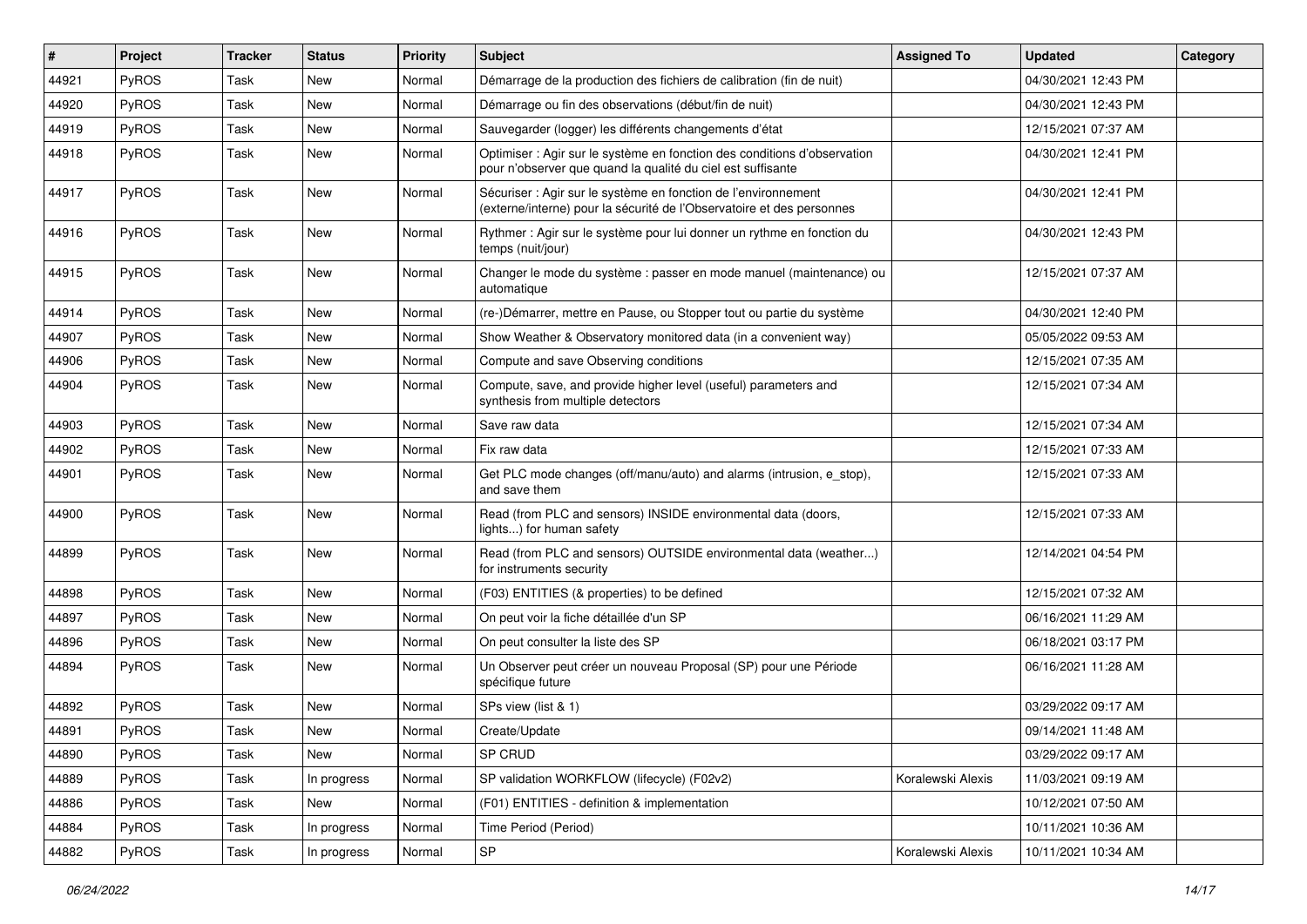| #     | Project      | <b>Tracker</b> | <b>Status</b> | <b>Priority</b> | Subject                                                                                                                                      | <b>Assigned To</b>     | <b>Updated</b>      | Category |
|-------|--------------|----------------|---------------|-----------------|----------------------------------------------------------------------------------------------------------------------------------------------|------------------------|---------------------|----------|
| 44881 | PyROS        | Task           | New           | Normal          | (F02) ENTITIES - definition & implementation                                                                                                 | Koralewski Alexis      | 10/11/2021 10:34 AM |          |
| 44880 | PyROS        | Task           | New           | Normal          | (F03) TESTS to validate this feature                                                                                                         |                        | 12/15/2021 07:32 AM |          |
| 44879 | PyROS        | Task           | New           | Normal          | (F03) AUTHORIZATIONS for this feature (who can do what) :<br>documentation & implementation                                                  |                        | 12/15/2021 07:32 AM |          |
| 44878 | PyROS        | Task           | New           | Normal          | (F02) TESTS to validate this feature                                                                                                         |                        | 11/03/2021 09:16 AM |          |
| 44877 | PyROS        | Task           | In progress   | Normal          | (F02) AUTHORIZATIONS for this feature (who can do what) :<br>documentation & implementation                                                  | Koralewski Alexis      | 10/11/2021 10:24 AM |          |
| 44876 | PyROS        | Task           | In progress   | Normal          | (F01) AUTHORIZATIONS for this feature (who can do what) :<br>documentation & implementation                                                  | Koralewski Alexis      | 10/08/2021 06:03 PM |          |
| 44867 | PyROS        | Task           | New           | High            | Mettre les TASKS dans la version v0.1 prévue pour juin, dans doc-specs<br>et dans redmine (puis planifier aussi les autres versions futures) | <b>Pallier Etienne</b> | 05/06/2021 06:19 PM |          |
| 44866 | PyROS        | Task           | In progress   | High            | Associer chaque FEATURE à 1(N) CLASSE/AGENT pyros<br>(implémentation)                                                                        | <b>Pallier Etienne</b> | 07/16/2021 09:13 AM |          |
| 44847 | PyROS        | Task           | New           | Normal          | (F01) TESTS (users) validant cette feature                                                                                                   | Koralewski Alexis      | 08/13/2021 01:55 PM |          |
| 44843 | PyROS        | Task           | New           | Normal          | ROLES : Un utilisateur peut avoir plusieurs roles                                                                                            |                        | 06/18/2021 03:15 PM |          |
| 44842 | PyROS        | Task           | New           | Normal          | <b>USER</b>                                                                                                                                  |                        | 10/12/2021 07:50 AM |          |
| 44835 | PyROS        | Task           | New           | Normal          | (F01) CRUD (utilisateur)                                                                                                                     |                        | 03/29/2022 09:14 AM |          |
| 44833 | PyROS        | Task           | New           | Normal          | Registration : un nouvel utilisateur doit pouvoir s'enregistrer directement<br>sur le site web (soumis à validation)                         | Koralewski Alexis      | 08/31/2021 02:16 PM |          |
| 44832 | PyROS        | Task           | In progress   | Normal          | Un utilisateur non connecté ne doit voir que les pages publiques                                                                             |                        | 10/08/2021 06:03 PM |          |
| 44817 | <b>PyROS</b> | Story          | New           | Normal          | REQ-202 Deux types de connexion utilisateurs (LDAP ou sans)                                                                                  |                        | 05/11/2021 03:43 PM |          |
| 44816 | <b>PyROS</b> | Story          | New           | Normal          | REQ-201 Définir une esthétique Tarot                                                                                                         |                        | 05/12/2021 11:53 AM |          |
| 44815 | PyROS        | Story          | New           | Normal          | REQ-015 Ajustement dynamique des quotas utilisateurs                                                                                         |                        | 05/11/2021 04:11 PM |          |
| 44814 | PyROS        | Story          | New           | Normal          | REQ-101 Logs                                                                                                                                 |                        | 03/16/2022 04:38 PM |          |
| 44813 | <b>PyROS</b> | Story          | New           | Normal          | REQ-123 Architecture extensible et Extensions privatisables                                                                                  |                        | 05/12/2021 12:21 PM |          |
| 44812 | PyROS        | Story          | New           | Normal          | *** REQ-200 FOR TAROT NETWORK INTEGRATION                                                                                                    |                        | 06/14/2021 01:13 PM |          |
| 44811 | PyROS        | Story          | New           | Normal          | *** REQ-100 FROM CCTP TAROT-NC & MEETINGS                                                                                                    |                        | 03/16/2022 04:38 PM |          |
| 44721 | PyROS        | Feature        | New           | Normal          | *** GF4 - QUAL - Quality & Tests - High level tests (integration &<br>functional), plan tests, validation des exigences (qualif)             |                        | 03/16/2022 04:55 PM |          |
| 44719 | PyROS        | Story          | New           | Normal          | REQ-010 Ordonnancement des requêtes                                                                                                          |                        | 07/01/2021 08:30 AM |          |
| 44718 | PyROS        | Story          | <b>New</b>    | Normal          | **** REQ-025 AJOUT TNC                                                                                                                       |                        | 06/14/2021 01:19 PM |          |
| 44717 | PyROS        | Story          | New           | Normal          | **** REQ-022 TAROT NC                                                                                                                        |                        | 06/14/2021 01:19 PM |          |
| 44716 | PyROS        | Story          | New           | Normal          | **** REQ-071 AJOUT OSMOSE                                                                                                                    |                        | 06/14/2021 01:19 PM |          |
| 44715 | PyROS        | Story          | New           | Normal          | **** REQ-065 AJOUT UPGRADE                                                                                                                   |                        | 06/14/2021 01:19 PM |          |
| 44713 | PyROS        | Story          | New           | Normal          | **** REQ-020 CCTP                                                                                                                            |                        | 07/01/2021 08:30 AM |          |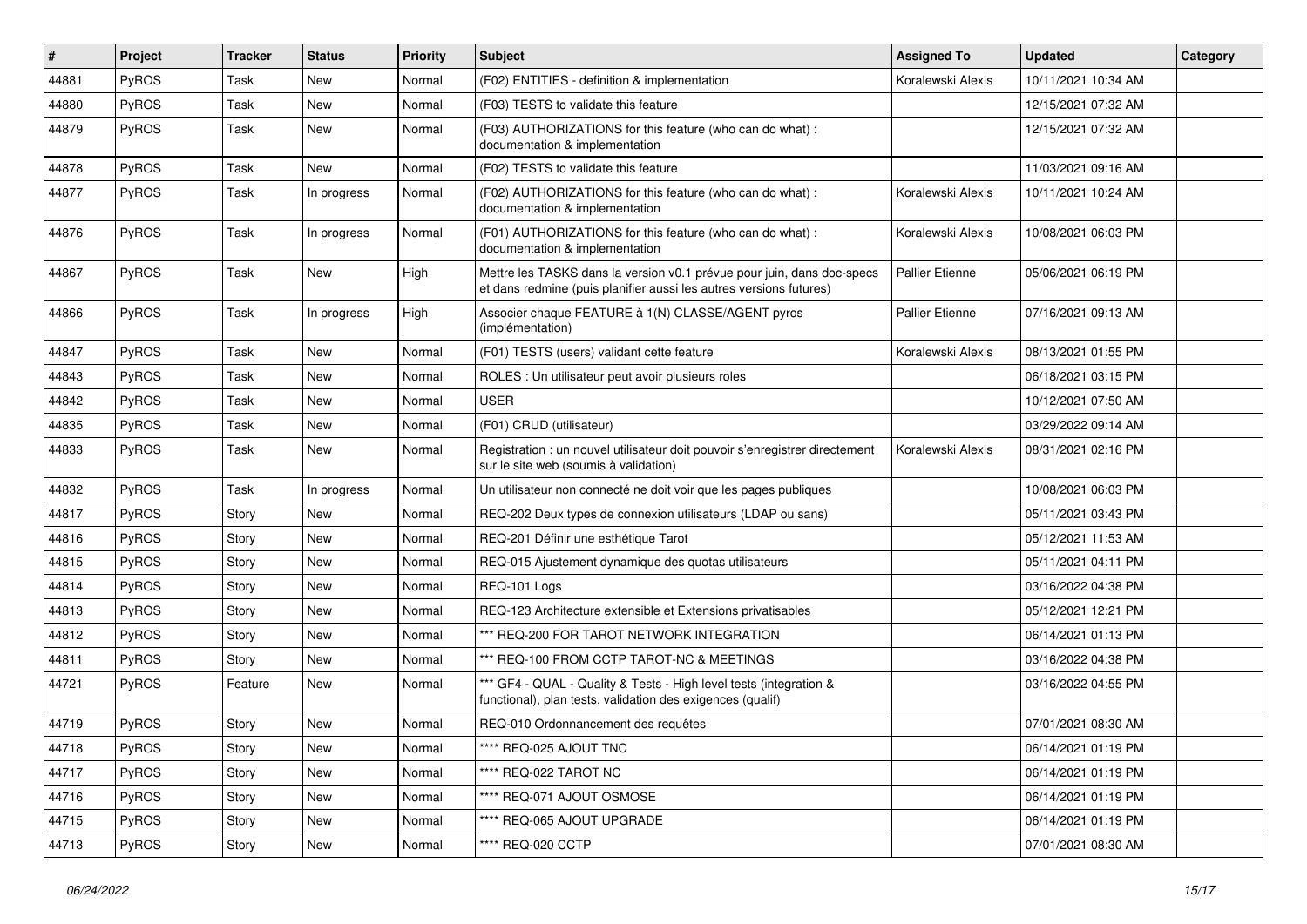| $\#$  | Project      | <b>Tracker</b> | <b>Status</b> | <b>Priority</b> | <b>Subject</b>                                                                                                      | <b>Assigned To</b>     | <b>Updated</b>      | Category |
|-------|--------------|----------------|---------------|-----------------|---------------------------------------------------------------------------------------------------------------------|------------------------|---------------------|----------|
| 44661 | <b>PyROS</b> | Feature        | <b>New</b>    | Normal          | *** SF13 - IAF - Images Fetching (quicklook & download)                                                             |                        | 03/15/2022 04:49 PM |          |
| 44659 | <b>PyROS</b> | Feature        | New           | Normal          | *** GF3 - INFRA - Hardware, Operating System, Network, Security &<br>Safety                                         |                        | 03/16/2022 04:51 PM |          |
| 44658 | <b>PyROS</b> | Feature        | New           | High            | *** SF15 - SST - START&STOP - System Startup (launch), monitoring,<br>and Shutdown                                  |                        | 05/24/2022 02:55 PM |          |
| 44584 | PyROS        | Feature        | New           | Normal          | *** SF10 - CAL - Calibration (Dark/Bias/Flat)                                                                       |                        | 03/15/2022 04:48 PM |          |
| 44514 | PyROS        | Feature        | New           | Normal          | *** SF11 - IPC - Images Processing (Grenouille)                                                                     | Klotz Alain            | 03/15/2022 04:44 PM |          |
| 44393 | PyROS        | Task           | New           | Normal          | Back Office (Administration) - Site django admin                                                                    | Koralewski Alexis      | 02/02/2022 12:07 PM |          |
| 44389 | <b>PyROS</b> | Task           | New           | High            | (GF1) PROJECT MANAGEMENT (REDMINE FORGE) : Features, tasks,<br>gantt, kanban                                        |                        | 03/04/2022 11:56 AM |          |
| 44370 | PyROS        | Task           | In progress   | Normal          | Website vitrine projet : Site web pyros (style Cassis irap)                                                         | <b>Pallier Etienne</b> | 05/06/2021 03:43 PM |          |
| 44369 | <b>PyROS</b> | Task           | In progress   | Normal          | clean gdoc technique                                                                                                | <b>Pallier Etienne</b> | 06/09/2021 01:09 PM |          |
| 44367 | PyROS        | Task           | In progress   | Normal          | Ajouter membres dans gitlab (IRAP + CNES?)                                                                          | <b>Pallier Etienne</b> | 05/06/2021 06:13 PM |          |
| 44366 | PyROS        | Task           | New           | Normal          | Licence (GPL)                                                                                                       | <b>Pallier Etienne</b> | 04/29/2021 10:50 AM |          |
| 44363 | <b>PyROS</b> | Task           | In progress   | High            | ODJ & CR Réunions                                                                                                   | <b>Pallier Etienne</b> | 05/06/2021 06:18 PM |          |
| 44362 | PyROS        | Task           | New           | High            | Lier commits à tasks (commit auto close tasks)                                                                      | <b>Pallier Etienne</b> | 03/29/2021 03:49 PM |          |
| 44361 | <b>PyROS</b> | Task           | In progress   | High            | Mettre à jour gitlab in2p3 et changer le remote de nous tous (remplace<br>irap)                                     | <b>Pallier Etienne</b> | 05/06/2021 03:37 PM |          |
| 44358 | <b>PyROS</b> | Task           | In progress   | Normal          | Gestion Kanban avec backlog (todo, doing, done), sprints                                                            | <b>Pallier Etienne</b> | 05/06/2021 03:43 PM |          |
| 44355 | <b>PyROS</b> | Task           | New           | Normal          | Construire une nouvelle grammaire générique de commandes, basée sur<br>INDI (pyros doit parler INDI par défaut)     |                        | 03/25/2021 05:37 PM |          |
| 44354 | PyROS        | Task           | In progress   | High            | Installer, tester, faire fonctionner, et comprendre ce protocole sur linux                                          | Klotz Alain            | 05/06/2021 02:47 PM |          |
| 44344 | <b>PyROS</b> | Task           | In progress   | High            | Définir un style de codage (source et test)                                                                         | <b>Pallier Etienne</b> | 05/06/2021 03:38 PM |          |
| 44343 | <b>PyROS</b> | Task           | In progress   | High            | DOC TECHNIQUE (API) - Mettre en place une doc technique générée<br>automatiquement à partir du code source (Sphinx) | <b>Pallier Etienne</b> | 03/04/2022 11:57 AM |          |
| 44338 | PyROS        | Task           | In progress   | High            | Installation docker au CNES (sur VM)                                                                                | Koralewski Alexis      | 12/14/2021 11:39 AM |          |
| 44334 | PyROS        | Task           | In progress   | High            | (F08) Intégration protocole INDI                                                                                    |                        | 05/06/2021 05:05 PM |          |
| 44329 | <b>PyROS</b> | Task           | <b>New</b>    | High            | Migration gitlab sur IN2P3                                                                                          |                        | 12/14/2021 12:08 PM |          |
| 44172 | <b>PyROS</b> | Feature        | New           | High            | *** SF14 - OCF - Observatory Unit & Site Configuration                                                              |                        | 01/29/2022 01:24 AM |          |
| 44170 | <b>PyROS</b> | Task           | In progress   | High            | <b>DOCKER</b> installation                                                                                          | Koralewski Alexis      | 03/16/2022 07:24 AM |          |
| 44168 | <b>PyROS</b> | Task           | New           | High            | (GF2) INSTALL & DEPLOY                                                                                              |                        | 03/16/2022 07:27 AM |          |
| 44166 | PyROS        | Task           | New           | High            | (GF1) DOCUMENTATION                                                                                                 |                        | 03/04/2022 11:57 AM |          |
| 44165 | PyROS        | Feature        | New           | Normal          | *** SF16 - DSH - General monitoring : Dashboard (website)                                                           |                        | 03/15/2022 11:26 PM |          |
| 44164 | PyROS        | Feature        | New           | Normal          | *** SF12 - IAN - Images Analysis (Triton)                                                                           |                        | 03/15/2022 04:48 PM |          |